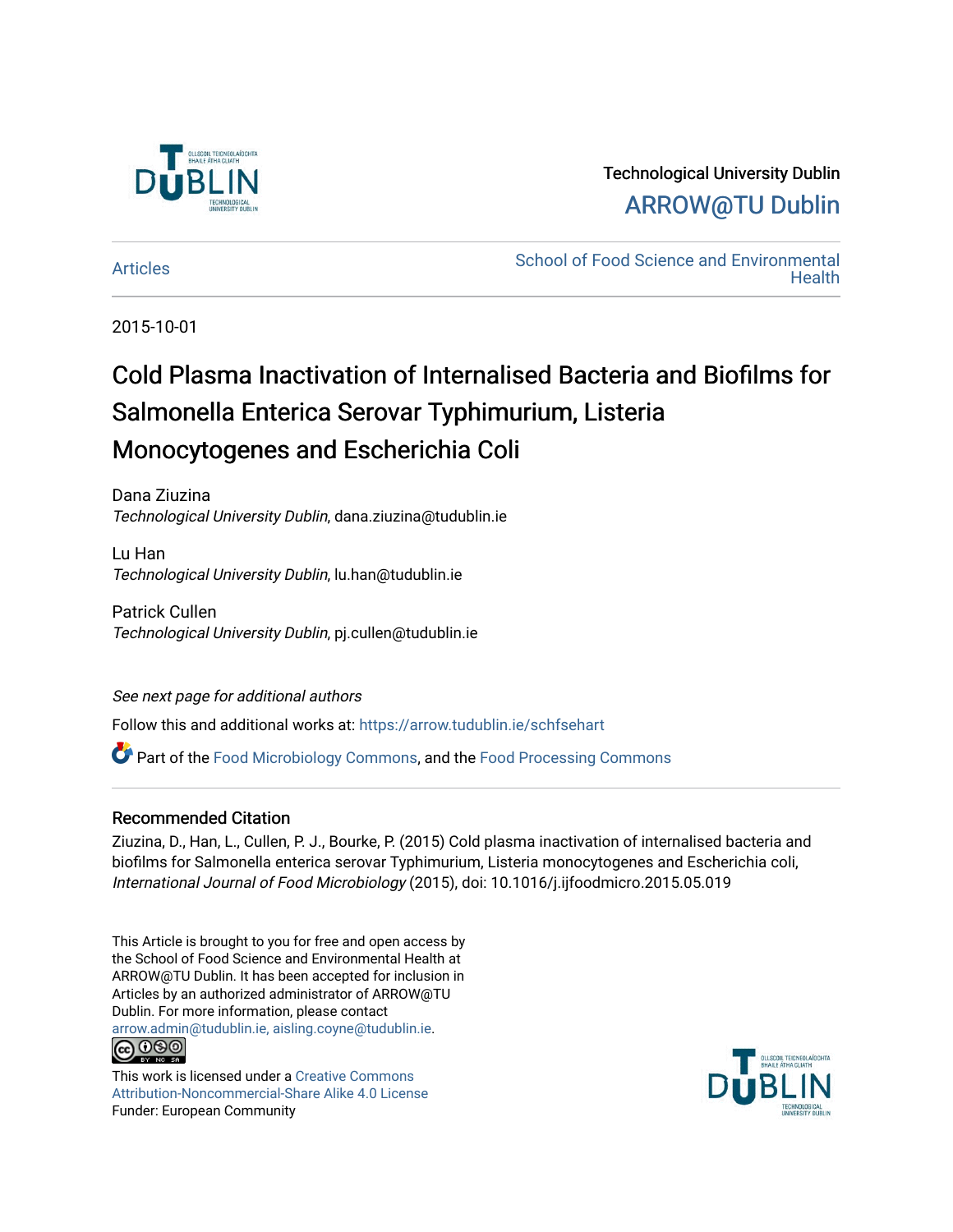### Authors

Dana Ziuzina, Lu Han, Patrick Cullen, and Paula Bourke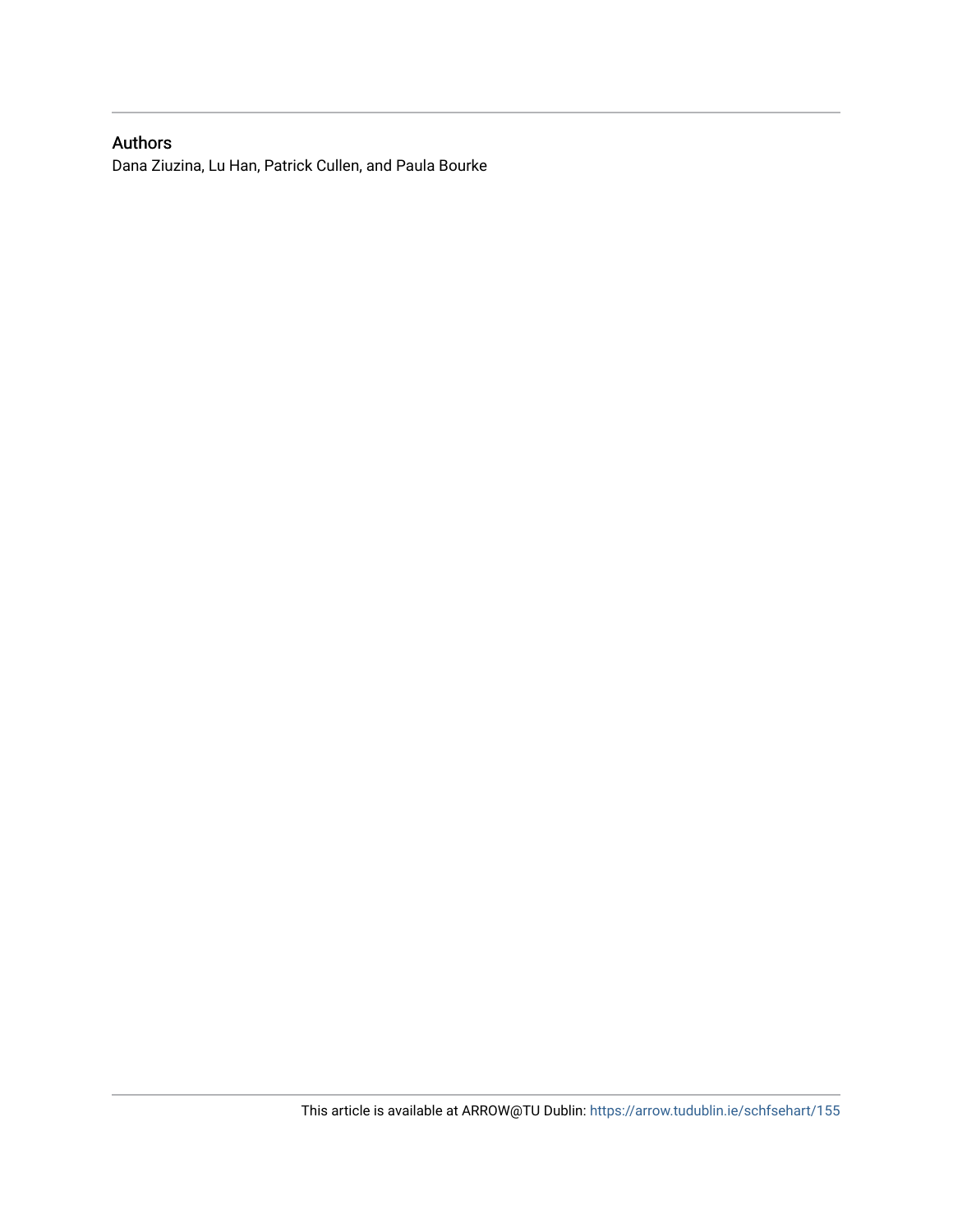### -- -

Cold plasma inactivation of internalised bacteria and biofilms for *Salmonella enterica* serovar Typhimurium, *Listeria monocytogenes* and *Escherichia coli*

Dana Ziuzina, Lu Han, Patrick J. Cullen, Paula Bourke

PII: S0168-1605(15)30017-9 DOI: doi: [10.1016/j.ijfoodmicro.2015.05.019](http://dx.doi.org/10.1016/j.ijfoodmicro.2015.05.019) Reference: FOOD 6933

To appear in: *International Journal of Food Microbiology*

Received date: 20 January 2015 Revised date: 12 May 2015 Accepted date: 27 May 2015



Please cite this article as: Ziuzina, Dana, Han, Lu, Cullen, Patrick J., Bourke, Paula, Cold plasma inactivation of internalised bacteria and biofilms for *Salmonella enterica* serovar Typhimurium, *Listeria monocytogenes* and *Escherichia coli*, *International Journal of Food Microbiology* (2015), doi: [10.1016/j.ijfoodmicro.2015.05.019](http://dx.doi.org/10.1016/j.ijfoodmicro.2015.05.019)

This is a PDF file of an unedited manuscript that has been accepted for publication. As a service to our customers we are providing this early version of the manuscript. The manuscript will undergo copyediting, typesetting, and review of the resulting proof before it is published in its final form. Please note that during the production process errors may be discovered which could affect the content, and all legal disclaimers that apply to the journal pertain.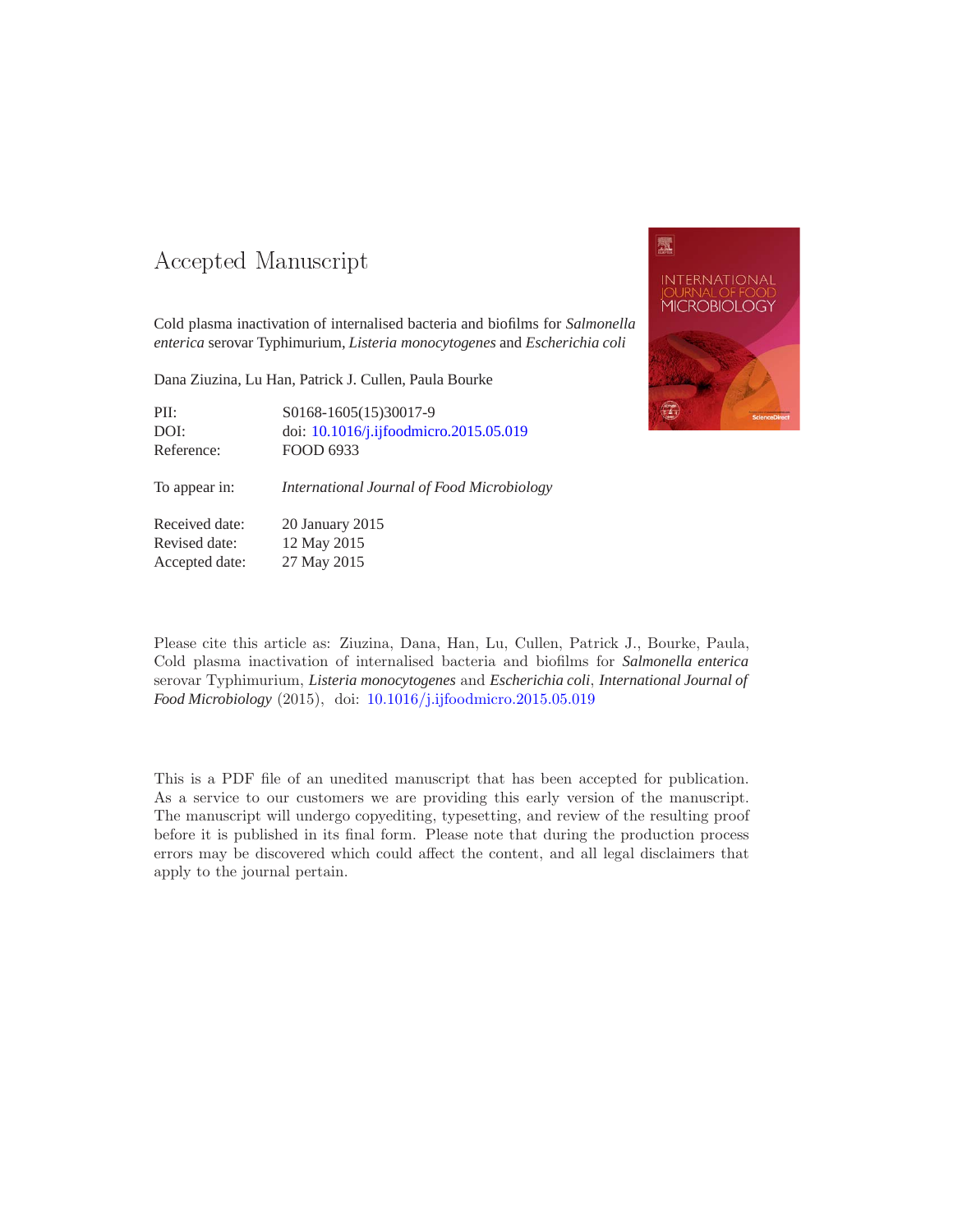# **CCEPTED MANIL**

#### **Cold plasma inactivation of internalised bacteria and biofilms for** *Salmonella enterica*

#### **serovar Typhimurium***, Listeria monocytogenes* **and** *Escherichia coli*

Dana Ziuzina<sup>a</sup>, Lu Han<sup>a</sup>, Patrick J. Cullen<sup>b</sup>, Paula Bourke<sup>a</sup>

*a Plasma Research Group, School of Food Science and Environmental Health, Dublin* 

*Institute of Technology, Dublin 1, Ireland.*

b *School of Chemical Engineering, University of New South Wales, Sydney, Australia.*

Corresponding author:

Dr. Paula Bourke School of Food Science and Environmental Health, Dublin Institute of Technology, Dublin 1, Ireland Tel: +353 1 402 7594 Fax: +353 1 878 8978 E-mail: paula.bourke@dit.ie

#### **Abstract**

search Group, School of Food Science and Environmental Health<br>Fechnology, Dublin 1, Ireland.<br>Themical Engineering, University of New South Wales, Sydney, Au<br>ng author:<br>Demical Engineering, University of New South Wales, Sy Microbial biofilms and bacteria internalised in produce tissue may reduce the effectiveness of decontamination methods. In this study, the inactivation efficacy of in-package atmospheric cold plasma (ACP) afterglow was investigated against *Salmonella Typhimurium, Listeria monocytogenes* and *Escherichia coli* in the forms of planktonic cultures, biofilms formed on lettuce and associated bacteria internalised in lettuce tissue. Prepared lettuce broth (3%) was inoculated with bacteria resulting in a final concentration of  $\sim$ 7.0 log<sub>10</sub> CFU/ml. For biofilm formation and internalisation, lettuce pieces (5 x 5 cm) were dip-inoculated in bacterial suspension of  $\sim$ 7.0 log<sub>10</sub> CFU/ml for 2 h and further incubated for 0, 24 and 48 h at either  $4^{\circ}$ C or room temperature (~22 $^{\circ}$ C) in combination with light/dark photoperiod or at  $4^{\circ}$ C under dark conditions. Inoculated samples were sealed inside a rigid polypropylene container and indirectly exposed (i.e. placed outside plasma discharge) to a high voltage ( $80kV<sub>RMS</sub>$ ) air ACP with subsequent storage for 24 h at 4°C. ACP treatment for 30 s reduced planktonic populations of *Salmonella*, *L. monocytogenes* and *E. coli* suspended in lettuce broth to undetectable levels. Depending on storage conditions, bacterial type and age of biofilm, 300 s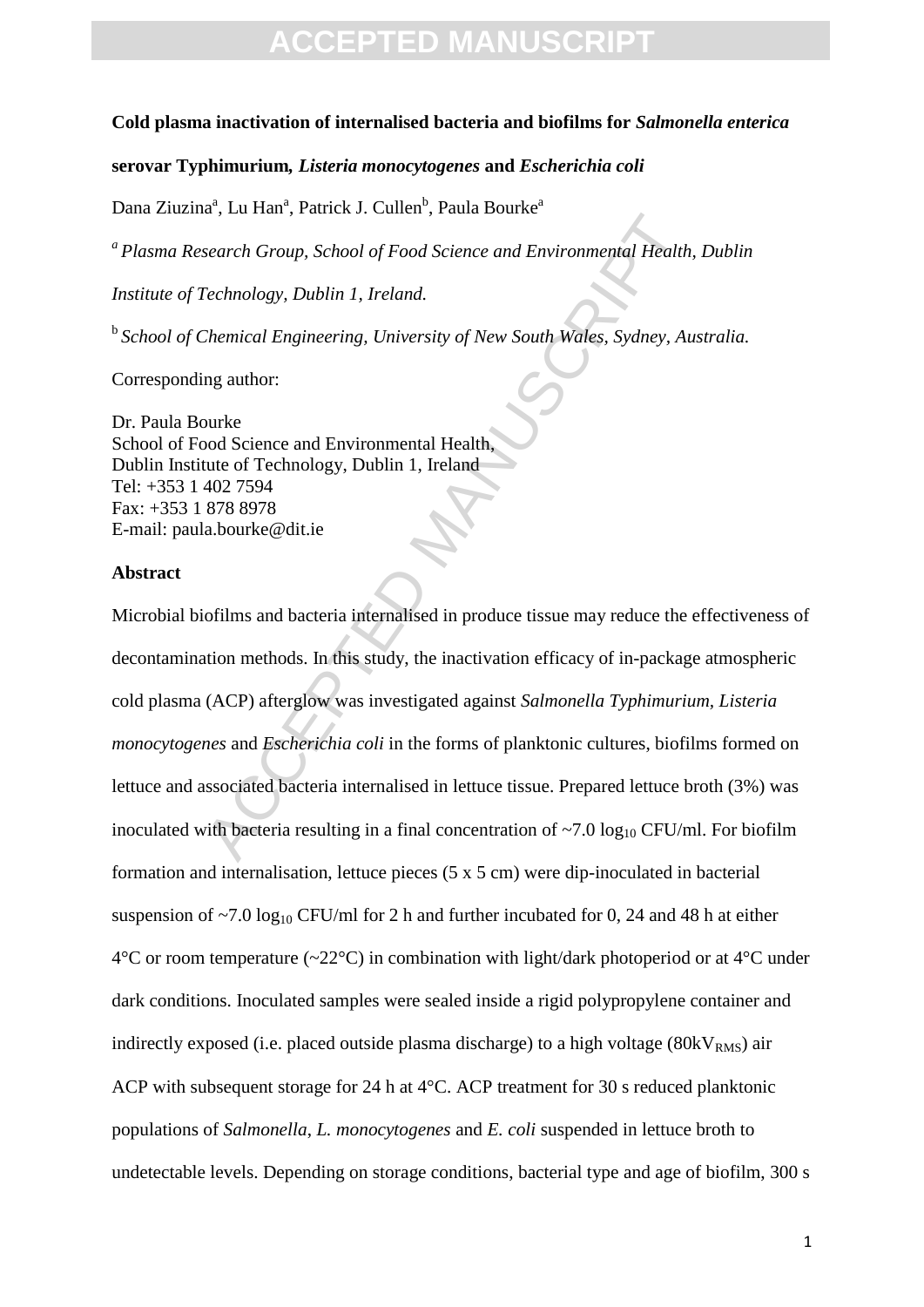Entansiation and obtain formation, which introduced the intraction<br>are intracellular reactive oxygen species (ROS) revealed that the<br>ter in the bacterial suspension might present a protective effect age<br>acterial cells. Thi of treatment resulted in reduction of biofilm populations on lettuce by a maximum of  $5 \log_{10}$ CFU/sample. Scanning electron and confocal laser microscopy pointed to the incidence of bacterial internalisation and biofilm formation, which influenced the inactivation efficacy of ACP. Measured intracellular reactive oxygen species (ROS) revealed that the presence of organic matter in the bacterial suspension might present a protective effect against the action of ROS on bacterial cells. This study demonstrated that high voltage in-package ACP could be a potential technology to overcome bacterial challenges associated with food produce. However, the existence of biofilms and internalised bacteria should be considered for further optimisation of ACP treatment parameters in order to achieve an effective control of the realistic challenges posed by foodborne pathogens.

Key words: Atmospheric cold plasma, *Salmonella* Typhimurium*, Listeria monocytogenes* and *Escherichia coli***,** biofilms, internalisation.

#### **1. Introduction**

Foodborne human illnesses resulting from contaminated fresh produce have been widely reported throughout the world. In 2011, bacterial pathogens, including *E. coli* O157:H7, *Salmonella* spp. and *Listeria monocytogenes*, were considered to be the most important food safety issue for fresh produce, followed by foodborne viruses, pesticide residues and mycotoxins (Van Boxstael et al., 2013).

Microbial contamination can occur during any of the steps between the farm and consumer. Post-harvest sources of contamination include human handling, harvesting equipment, transport containers, wild and domestic animals, insects, dust, rinse water, ice and transport vehicles (Buck et al., 2003). Additionally, the processing steps involving mechanical contact, immersion in water, and cutting or slicing of fresh produce, can result in enhanced microbial growth, potentially representing a major source of pathogenic contamination (Gil and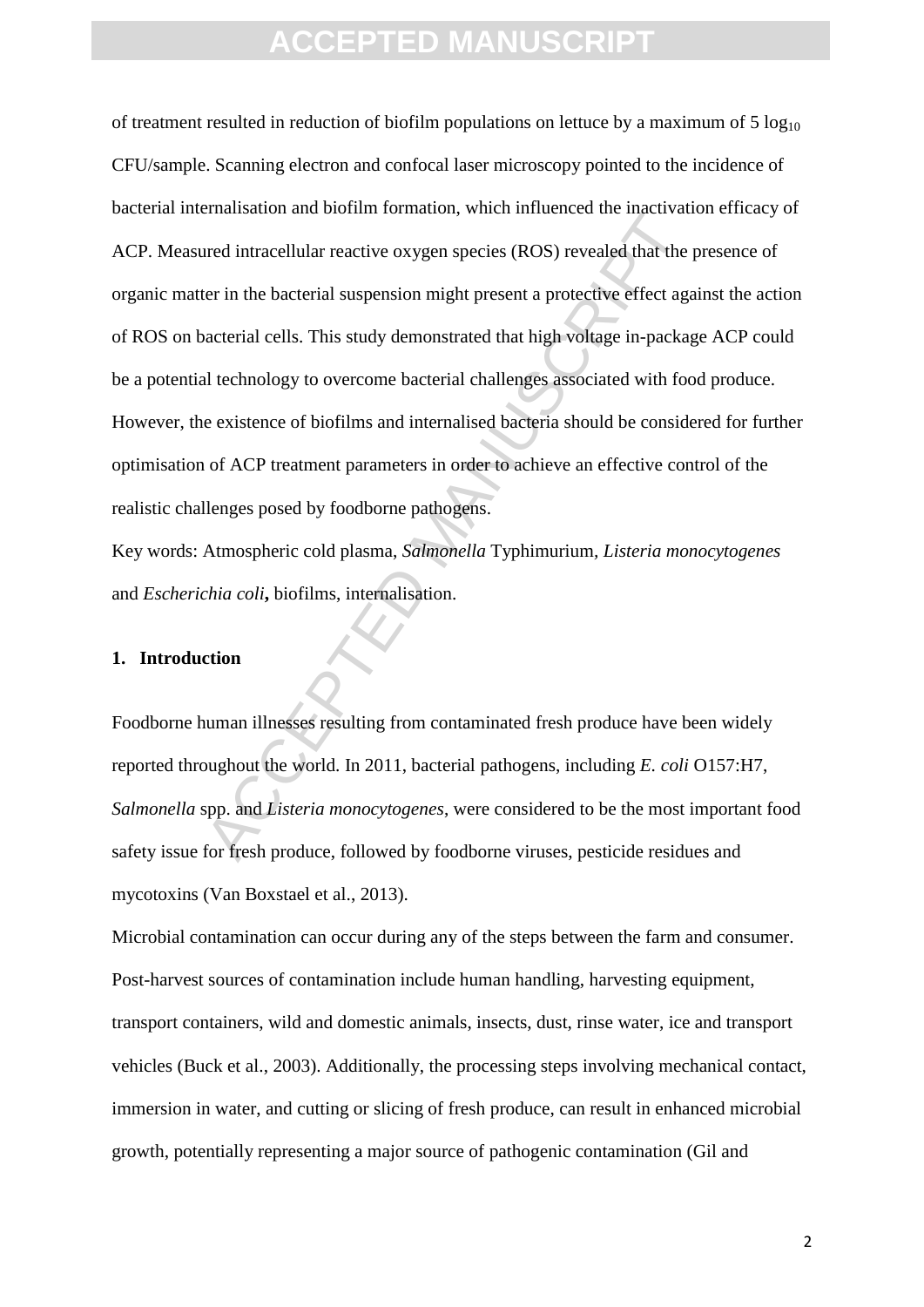and extract that human pathogens, including antionous and monocytogenes and E. coli, grow predominantly as biofilms on a monocytogenes and E. coli, grow predominantly as biofilms on a monocytogenes and E. coli, grow predom Allende, 2012; Olaimat and Holley, 2012). It has been demonstrated that the highest levels of total aerobic bacteria, yeasts, *Enterobacteriaceae* were detected on processing equipment, such as cutters, peeling machines, etc. as well as on packaging surfaces (Lehto et al., 2011). During the last decades, it has become clear that human pathogens, including *Salmonella*  spp., *Listeria monocytogenes and E. coli*, grow predominantly as biofilms on a variety of biotic and abiotic surfaces, rather than in planktonic form (Giaouris et al*.*, 2014). Bacterial biofilms are broadly described as a microbially derived sessile community characterized by cells that are firmly attached to a substratum or to each other and are embedded in a matrix of extracellular polymeric substances (EPS) (Giaouris et al*.*, 2014). Formation of bacterial biofilms on food, food contact surfaces, on food processing equipment and in potable water distribution systems contributes to food spoilage, cross-contamination of food products and spread of foodborne pathogens (Kim and Wei, 2012). Moreover, biofilms exhibit increased tolerance to antimicrobial agents. In the United States approximately 80% of persistent bacterial infections were found to be associated with biofilms (Srey et al*.*, 2014). Another factor that could have a potential contribution to elevated resistance to antimicrobial agents is that bacterial pathogens can become internalized inside plant tissue. Bacterial internalization may occur through entering plant natural openings (e.g. hydathodes, stomata, lenticels) or physically damaged sites during processing and is dependent on time, temperature, light, pressure, produce surface characteristics and the native endophytic microbial community (O'Beirne et al*.*, 2014; Gu et al., 2013a, b; Deering et al*.*, 2012; Golberg et al*.*, 2011; Kroupitski et al*.*, 2009). Due to the various factors that can influence the microbiological quality of fresh produce, i.e. biofilm formation and cell internalization, implementation of effective decontamination steps within production chain are required in order to ensure microbiological safety of pre-packaged, ready to eat fruit and vegetables.

3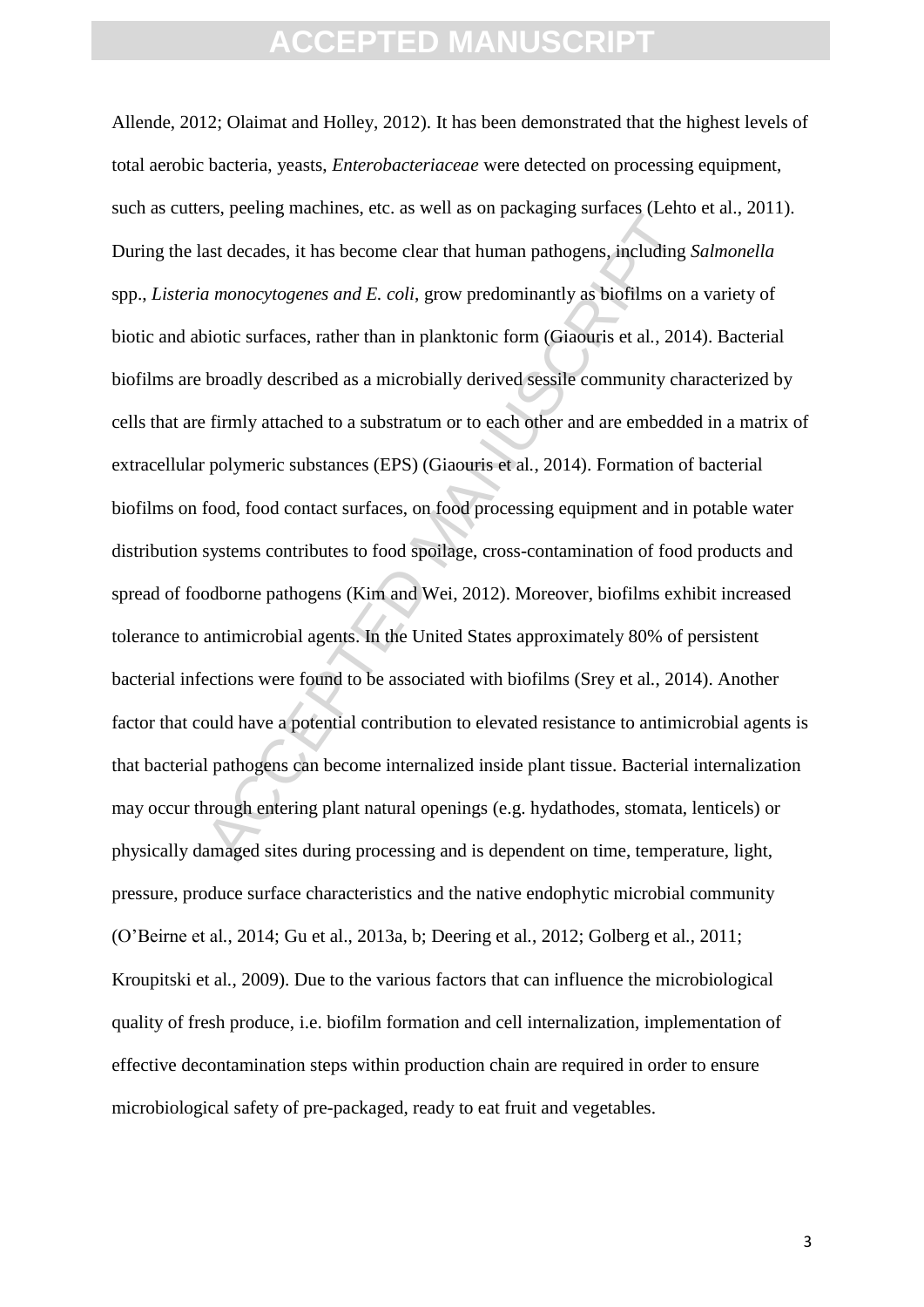is and low costs. To date, much research has been done towards in<br>of plasma for eradication of bacterial biofilms (Traba et al., 2013;<br>Maisch et al., 2012; Sun et al., 2012; Traba and Liang, 2011). He<br>eports on the use of Atmospheric cold plasma (ACP) technology is a relatively new approach aiming to improve microbiological safety in conjunction with maintenance of sensory attributes of the treated foods. Key process advantages of the approach include minimal water usage, low operating temperatures and low costs. To date, much research has been done towards investigation of the efficacy of plasma for eradication of bacterial biofilms (Traba et al., 2013; Alkawareek et al*.*, 2012a, b; Maisch et al*.*, 2012; Sun et al*.*, 2012; Traba and Liang, 2011). However, there are limited reports on the use of ACP for elimination of internalised bacteria and bacterial biofilms associated with fresh produce. Apart from issues associated with conventional water mediated decontamination, it is likely that many of the features associated with minimal processing that impact on traditional washing decontamination, may also interact with the optimum application of ACP. Therefore, the main objectives of this study were to investigate inactivation effects of high voltage in-package dielectric barrier discharge cold atmospheric plasma (DBD ACP) against *Salmonella enterica* serovar Typhimurium, *Listeria monocytogenes* and *Escherichia coli* in model media, biofilms formed on lettuce and associated bacteria internalised in lettuce tissue. The effects of different time and temperature storage conditions on bacterial internalisation and biofilm formation on lettuce and any possible effects on ACP antimicrobial efficacy were evaluated utilising different techniques, including colony count assay, DCFH-DA (2′,7′-Dichlorofluorescin diacetate) assay for measurement of intracellular reactive oxygen species (ROS), scanning electron microscopy (SEM) and confocal laser scanning electron microscopy (CLSM).

#### **2. Methodology**

#### **2.1. Bacterial strains and inocula preparation**

Three bacterial strains were used in this study. *Salmonella enterica* serovar Typhimurium ATCC 14028 and *Listeria monocytogenes* NCTC 11994 were obtained from the microbiology stock culture of the School of Food Science and Environmental Health of the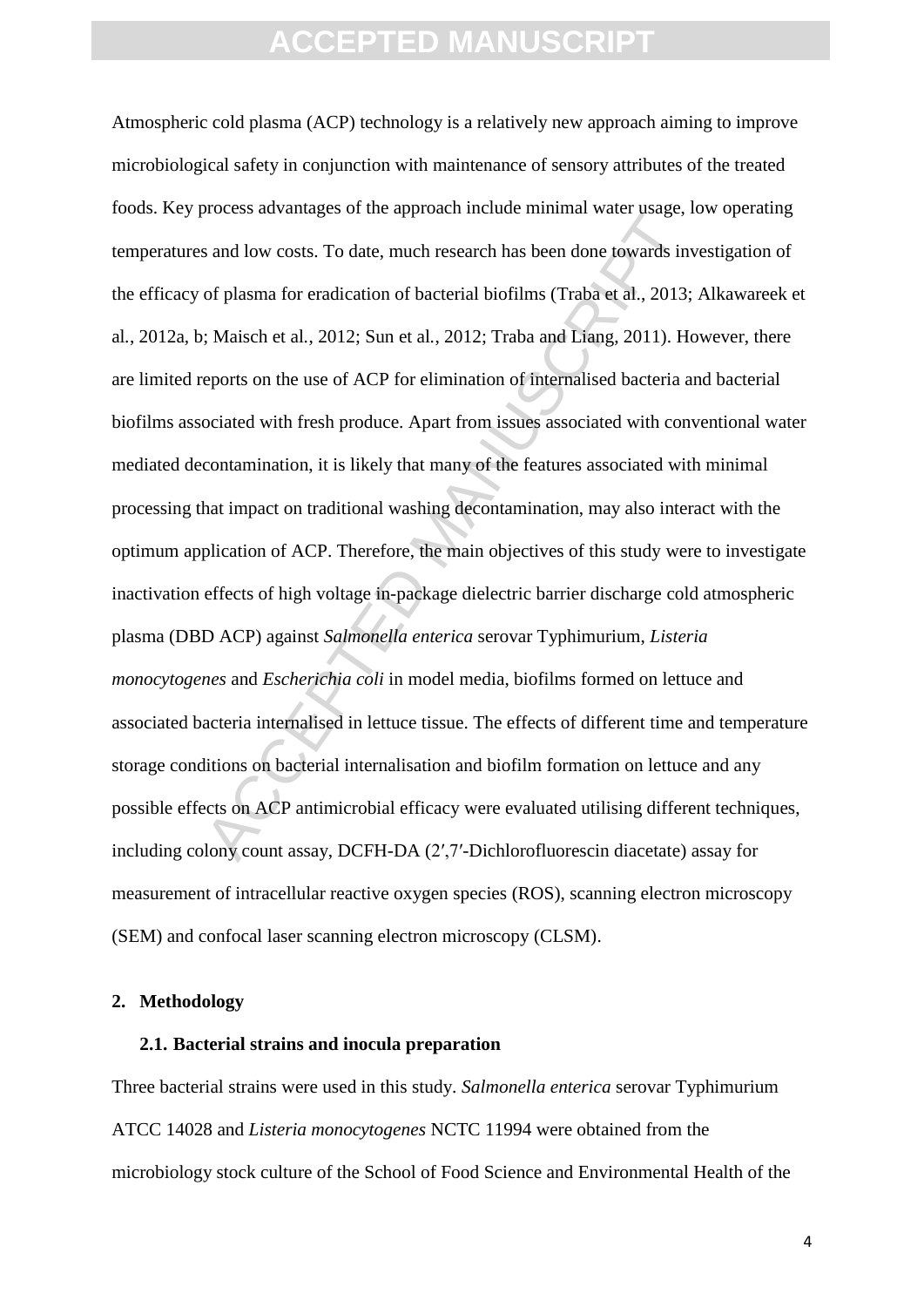Final respective to the scheme of the School of Biochemis<br>
y, Trinity Biomedical Sciences Institute, Trinity College Dublin, a<br>
alise bacteria within plant tissue. Stock cultures were maintained<br>
ective beads (Technical S Dublin Institute of Technology. Ampicillin resistant *E. coli* BL21 was obtained from the microbiology stock culture of the Focas Research Institute of the Dublin Institute of Technology. Ampicillin resistant *E. coli* XL10 expressing green fluorescent protein (GFP) was obtained from the microbiology stock culture of the School of Biochemistry and Immunology, Trinity Biomedical Sciences Institute, Trinity College Dublin, and was used in order to visualise bacteria within plant tissue. Stock cultures were maintained at -70°C in the form of protective beads (Technical Services Consultants Ltd, UK). One protective bead of *Salmonella* Typhimurium and *L. monocytogenes* was streaked onto separate tryptic soy agar (TSA, ScharlauChemie, Spain) and *E. coli* strains were streaked onto TSA supplemented with ampicillin (100 mg/L) (Sigma Aldridge, Ireland). The plates were incubated at 37<sup>o</sup>C for 24 h and further maintained at 4°C. A single isolated colony of each culture was inoculated in tryptic soy broth without glucose (TSB, ScharlauChemie, Spain) and incubated at 37°C for 18 h until the stationary growth phase was reached. TSB supplemented with ampicillin was used for *E. coli* strains. After incubation, the cells were harvested by centrifugation at 10,000 rpm for 10 min, washed twice in sterile phosphate buffered solution (PBS, Oxoid LTD, UK) and finally resuspended in PBS.

To prepare planktonic populations, bacterial cell density was determined by measuring absorbance at 550 nm using the McFarland standard (BioMérieux, Marcy -l'Etoile, France) to allow a working inoculum corresponding to  $7.0 \log_{10} CFU/ml$  to be prepared. For lettuce inoculation studies, after washing, each bacterial PBS suspension (10 ml) was transferred into 1 L of sterile deionised water to achieve final cell concentrations of approximately 7.0  $log_{10}$  CFU/ml, which was further used as a working inoculum. The concentration of inoculum was confirmed by plating appropriate dilutions on TSA, followed by incubation at 37°C for 24 h for *Salmonella* and *E. coli* and 48 h for *L. monocytogenes.*

#### **2.2. Preparation of produce**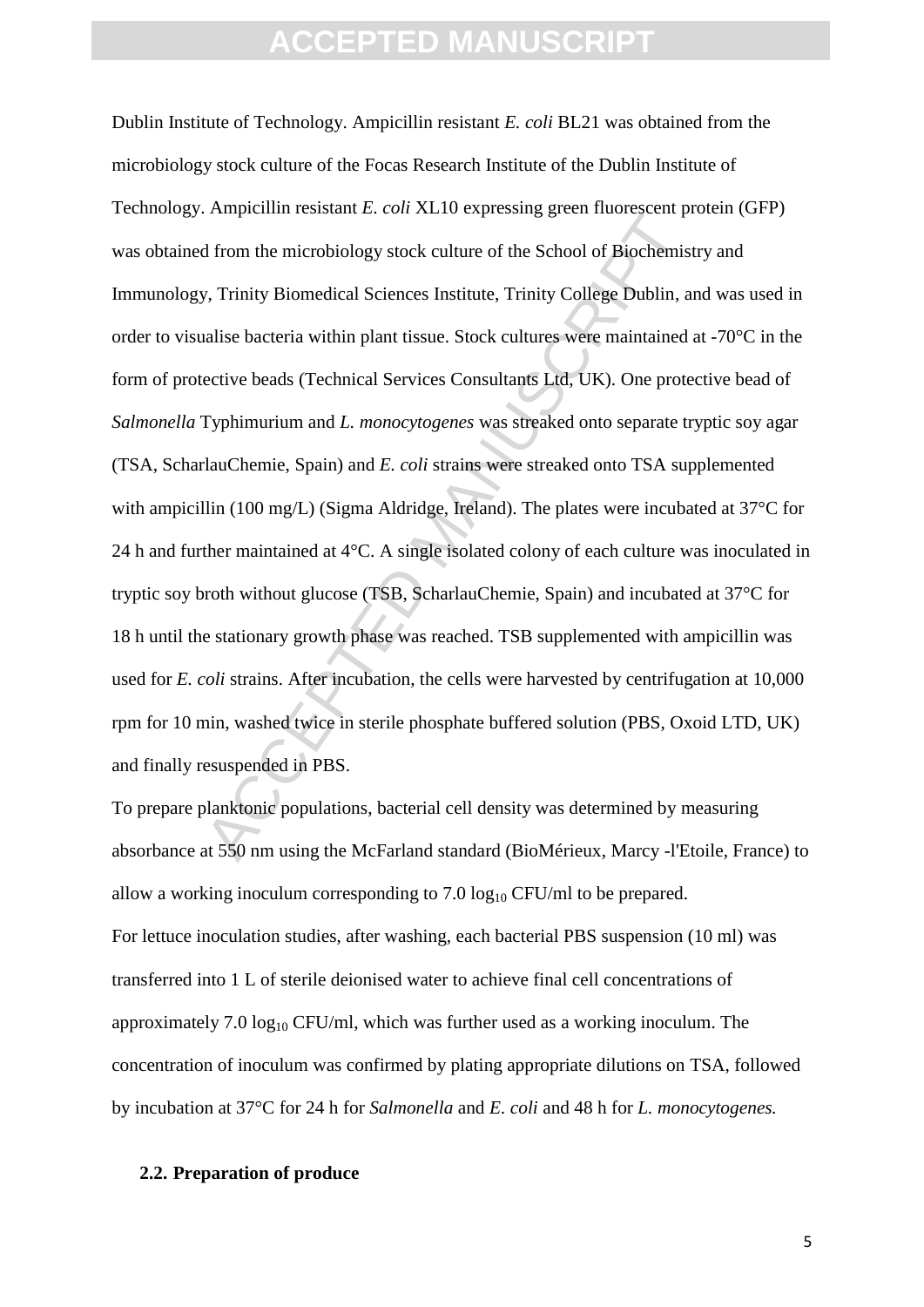Fresh iceberg lettuce (Class I, Origin: Spain) was purchased from the local supermarket on the day of the experiment and stored at 4°C until use. The outer lettuce leaves were removed and intact inner leaves were selected for the experiment. The leaves were aseptically cut into  $5 \times 5$  cm pieces, each of  $1.7 - 2.4$  g, using a sterile scalpel and immediately used in the experiments.

#### **2.3. Preparation of lettuce broth**

ces, each of 1.7 – 2.4 g, using a sterile scalpel and immediately us<br>ces, each of 1.7 – 2.4 g, using a sterile scalpel and immediately us<br>paration of lettuce broth<br> $h$  (LB) was prepared as for the method described by Shen Lettuce broth (LB) was prepared as for the method described by Shen et al*.* (2012) with minor modifications. Lettuce juice, extracted by processing of iceberg lettuce in a commercial household juice maker (model JE3 1/03, Breville, UK), was centrifuged (10,000 rpm for 10 min at 4°C) twice to remove coarse particles. Supernatants were passed through paper filters (Whatman, England, UK), then through 0.45 µm filters (Millipore, Ireland), sterilized through 0.2 um membrane filters (Millipore, Ireland) and then diluted in sterile distilled water to make 3% LB (pH 6.3).

#### **2.4. Inoculation procedure**

Prepared LB (3%) was inoculated with an appropriate amount of bacterial suspension corresponding to a final cell density of  $\sim$ 7.0 log<sub>10</sub> CFU/ml.

The lettuce inoculation procedure was conducted as described by Kroupitski et al. (2009) with minor modifications. Lettuce pieces were submerged in a sterile beaker containing 300 ml of bacterial suspension in the laminar flow cabinet. Following incubation for 2 h, the samples were rinsed with sterile deionised water in a separate beaker in order to remove unattached bacteria, drained and dried on sterile aluminium foil in the laminar flow cabinet for 15 min from both sides. Following air-drying, the samples were transferred into sterile petri dishes and incubated for 0, 24 and 48 h at either room temperature ( $\sim$ 22 $\degree$ C) or 4 $\degree$ C in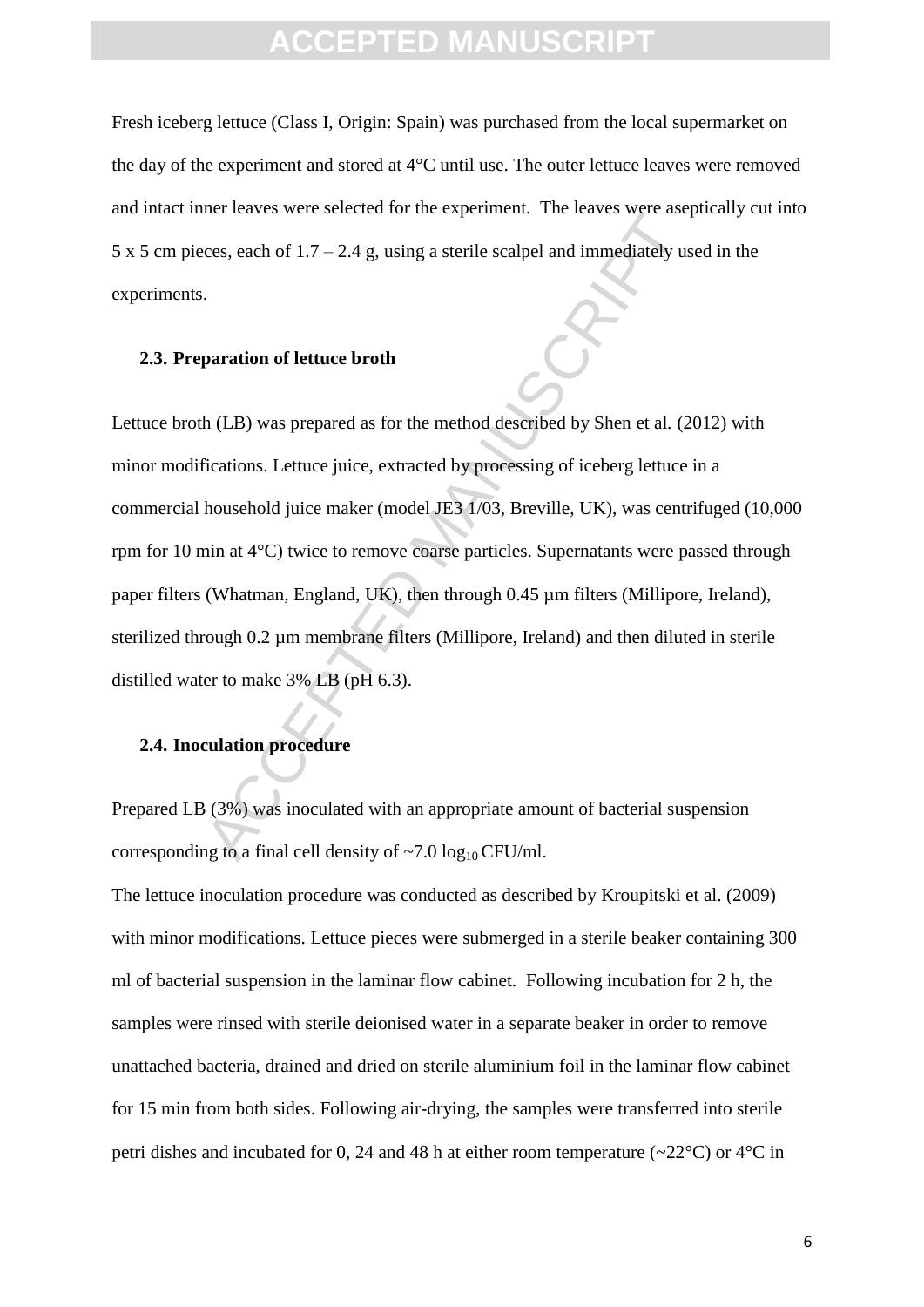light/dark photoperiod (day/night regime). In a separate experiment, to assess the influence of light on microbial attachment, the samples were incubated for 24 h and 48 h at  $4^{\circ}$ C in the dark.

opic observations, 1 x 1 cm pieces excised from the lettuce leaf we<br>n both sides using bacterial culture grown overnight and washed i<br>alysis lettuce pieces were inoculated with *Salmonella* Typhimuriu<br>or 48 h at room temp For microscopic observations, 1 x 1 cm pieces excised from the lettuce leaf were spotinoculated on both sides using bacterial culture grown overnight and washed in PBS (100 µl). For SEM analysis lettuce pieces were inoculated with *Salmonella* Typhimurium and further incubated for 48 h at room temperature and the light/dark photoperiod. For CLSM analysis lettuce samples inoculated with *E. coli* XL10 (GFP) were incubated for 24 h at either room temperature or 4°C in the light/dark photoperiod and 4°C under dark conditions.

#### **2.5. Experimental design**

The ACP system utilised was a dielectric barrier discharge system previously described in Ziuzina et al. (2013). For each experiment two individually grown overnight cultures were used to inoculate two separately prepared LB. Prior ACP treatments, inoculated LB was dispensed into a 96 well microtiter plate (100 ul per each well).

Planktonic populations (in 96 well plate) and bacteria inoculated on lettuce were tested in separate containers. Separate containers were also used for 1) lettuce inoculated with different bacteria; 2) lettuce (inoculated with corresponded bacteria) incubated for different period of time: 0, 24 or 48 h; 3) lettuce (inoculated with corresponded bacteria) subjected to storage at different temperature/light storage conditions: room temperature in light/dark photoperiod, 4°C in light/dark photoperiod and at 4°C in the dark stored for either 24 or 48 h. Inoculated with identical bacterial species lettuce samples (two for each experiment) or microtiter plate containing inoculated LB were aseptically transferred into the corner of the container so as to expose the samples to indirect (afterglow) ACP discharge as described in Ziuzina et al. (2014).

7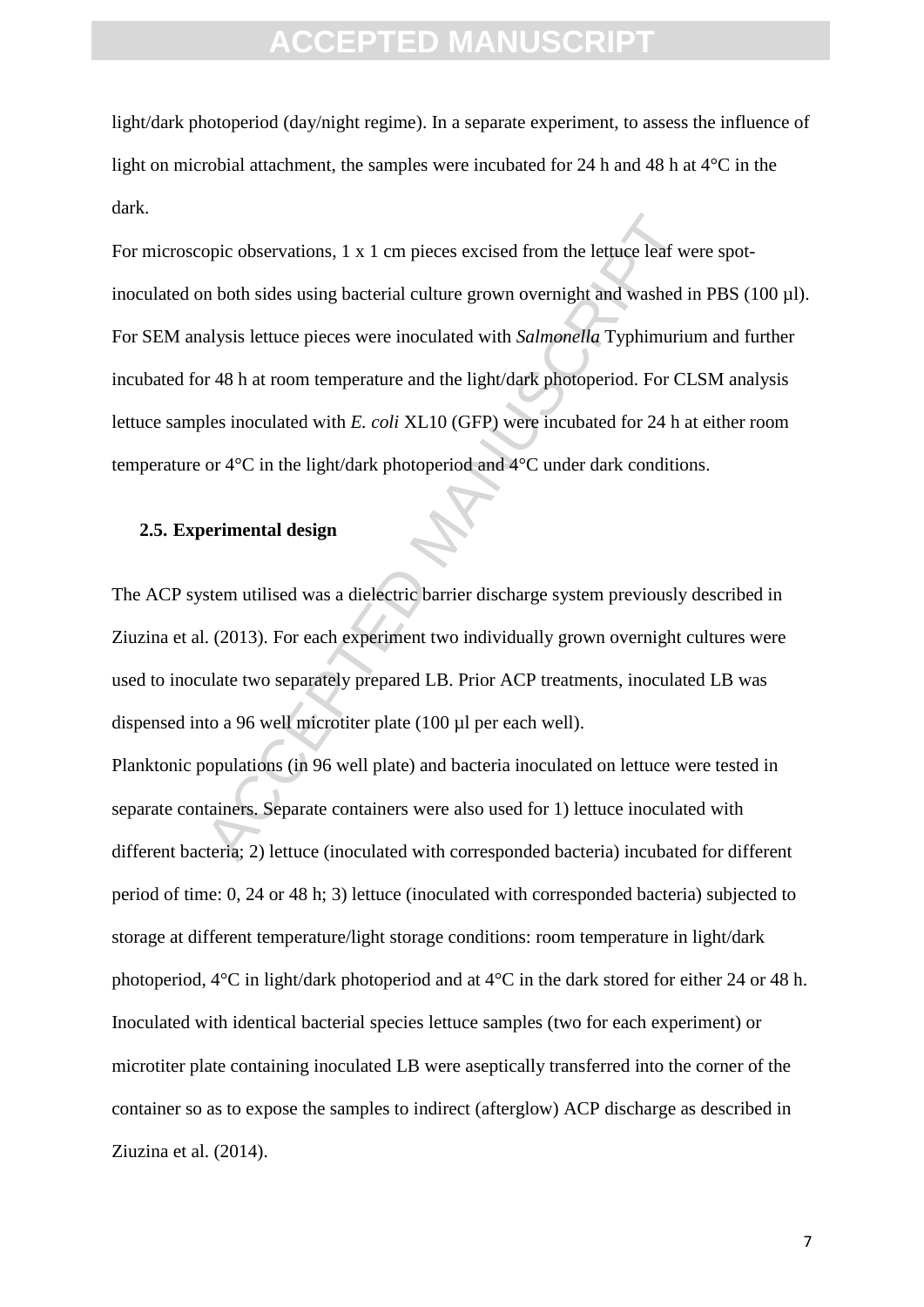is the action of the dealer samples were dealer with so  $k \cdot k_{RMS}$  for some  $k \cdot k_{RMS}$  for some of 24 h at 4°C. In order to evaluate any possible effect of storage unlated and stored at corresponding conditions control sa After sample loading, each container was sealed within a high barrier polypropylene film (Cryovac, B2630, USA) and placed between the aluminium electrodes of the transformer. The inoculated LB and lettuce samples were treated with  $80 \text{ kV}_{RMS}$  for 30 s and 300 s, respectively, in air at atmospheric pressure. All samples were subjected to a post-treatment storage time of 24 h at 4°C. In order to evaluate any possible effect of storage on the bacterial growth, inoculated and stored at corresponding conditions control samples were subjected to storage under similar conditions, i.e. 24 h at 4°C. All experiments were performed in duplicate and replicated at least twice to ensure reproducibility of the experimental data and are reported as  $log_{10}$  CFU/ml for bacterial reductions in LB or  $log_{10}$  CFU/sample for bacterial reductions on lettuce, where each sample weighed an average of  $1.9 \pm 0.3$  g.

#### **2.6. Microbiological analysis**

For microbiological analysis, inoculated untreated control lettuce samples incubated at the conditions described in section 2.4 (to estimate initial bacterial planktonic or biofilm population), inoculated untreated controls stored for 24 h of post treatment storage time (to estimate the effect of 24 h storage on microbial growth), and inoculated ACP treated and stored for 24 h at 4°C samples were analysed. Lettuce samples were aseptically transferred into separate sterile stomacher bags (BA6041, Seward LTD, UK) with 10 ml of sterile maximum recovery diluent (MRD, ScharlauChemie, Spain) and homogenised for 2 min in the stomacher (Model: BA6020, England). The resulting suspension was serially diluted in MRD. The surviving *Salmonella* and *L. monocytogenes* populations were determined by agar overlay method (Mahmoud, 2010). Briefly, aliquots of an appropriate dilution were surface plated on TSA, incubated for 2-4 h, and overlayed with the appropriate selective media Xylose Lysine Deoxycholate agar (XLD, ScharlauChemie, Spain) for *Salmonella*, and polymyxin-acriflavine-LiCl-ceftazidime-aesculin-mannitol (PALCAM, ScharlauChemie, Spain) supplemented with PALCAM Listeria Selective Supplement (Oxoid LTD, England)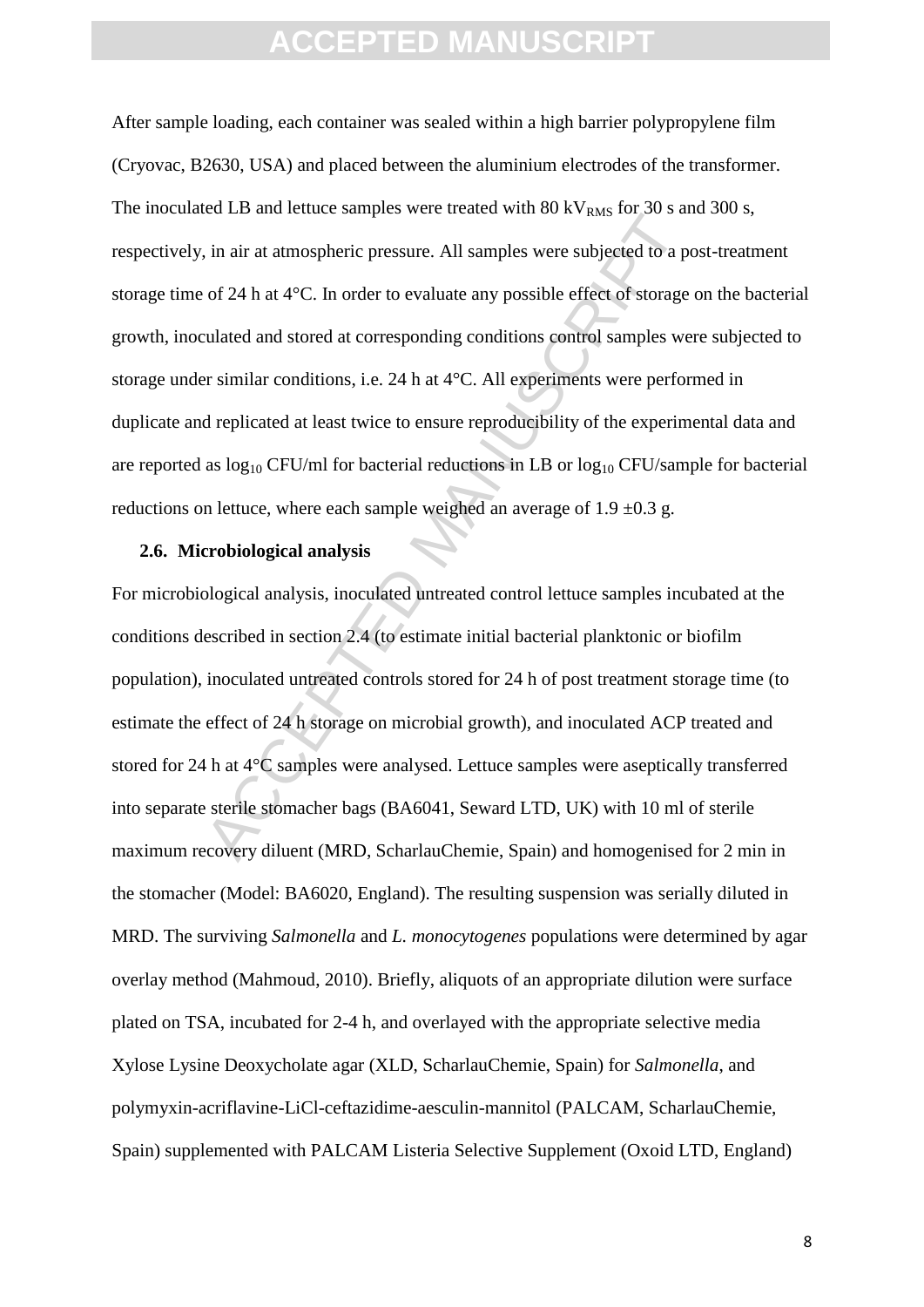### FPTED MANU

for *L. monocytogenes*. TSA supplemented with ampicillin was used for *E. coli*. Plates were then incubated for 24-48 h at 37°C. Populations of planktonic cells were estimated by plating appropriate dilutions on non-selective media TSA. The limit of detection for bacterial recovery was  $1.0 \log_{10} CFU/sample$  or  $log_{10} CFU/ml$ .

#### **2.7. Confocal Laser Scanning Microscopy (CLSM)**

 $\text{A1.0 log}_{10}$  CFU/sample or  $\log_{10}$  CFU/ml.<br> **ACCE 11.4** The limit of decoded in the set of the set of the set of the set of different temperature and light storage condition<br>
that the effect of different temperature an In order to study the effect of different temperature and light storage conditions on the bacterial proliferation on lettuce, CLSM analysis was conducted utilising GFP expressing *E. coli* XL10. Inoculated untreated samples were analysed using Leica confocal microscope (Leica, Model: TCS SP8 STED) with excitation/emission 488/500-520 nm laser lines and 20x lenses and at least 10 randomly chosen microscopic fields were examined for each sample incubated at each storage condition studied. The images were obtained using IMARIS image analysis software (Bitplane, Inc.).

#### **2.8. Scanning Electron Microscopy (SEM)**

The effect of ACP treatment on *Salmonella* 48 h bacterial biofilms formed on lettuce at 4°C in light/dark photoperiod was observed using SEM. ACP treated or untreated samples were prepared as described by Srey et al. (2014) with minor modifications. The cells were fixed in ice-cold 2.5% glutaraldehyde in 0.05 M sodium cacodylate buffer (pH7.4) (SCB) for 2 h. The cells were washed with the same buffer three times and fixed in 1% osmium tetroxide for 2 h at 4°C. After 2 h of fixation, bacterial cells were washed with SCB followed by three washes with distilled water. The samples were dehydrated using increasing concentrations of ethanol (30%, 50%, 70%, 80%, 95% and 99.5%) following by dehydration with series of 33%, 50%, 66%, and 100% of hexamethyldisilazane (Sigma Aldrich, Ireland). In order to prevent surface charging by the electron beam, the samples were sputter-coated with gold particles using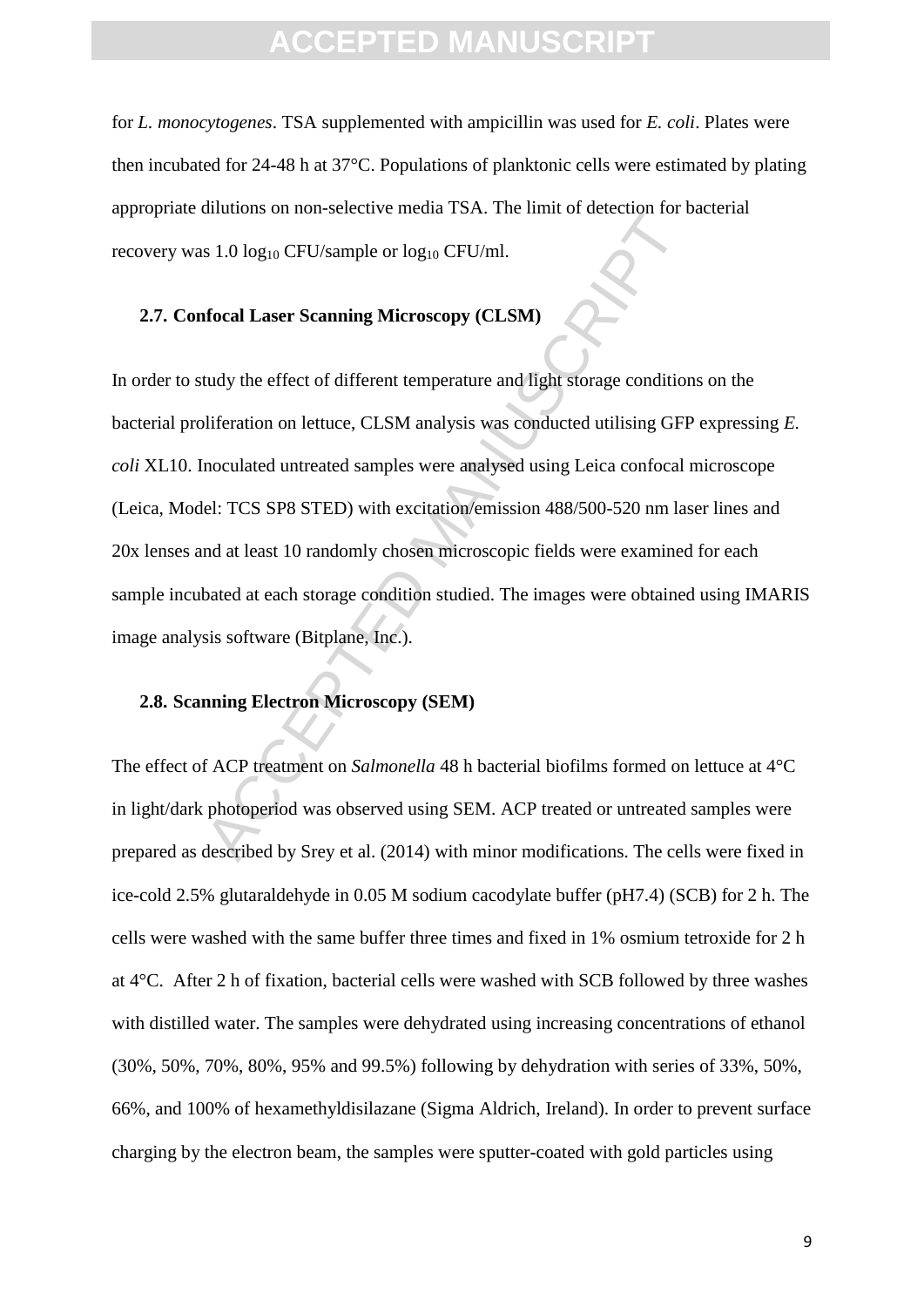Emitech K575X Sputter Coating Unit resulting in a coating of 10 nm after 30 s. The samples were examined visually using a FEI Quanta 3D FEG Dual Beam SEM (FEI Ltd, Hillsboro, USA) at 5 kV.

#### **2.9. Intracellular reactive oxygen species (ROS) measurements**

Finally are reactive oxygen species (ROS) measurements<br>xamine if organic matter present in contaminated suspensions has<br>f ROS within the bacterial cells, 2',7'-dichlorofluorescin diacetate<br>a Aldrige, Ireland) was utilised In order to examine if organic matter present in contaminated suspensions has any effect on generation of ROS within the bacterial cells, 2′,7′-dichlorofluorescin diacetate (DCFH-DA) assay (Sigma Aldrige, Ireland) was utilised. DCFH-DA is a non-fluorescent cellular probe, which turns to a highly fluorescent 2',7'-dichlorofluorescein (DCF) upon oxidation by ROS and can be directly correlated to ROS concentration. To detect intracellular ROS, *L. monocytogenes* and *E. coli* BL21 (Gram<sup>+</sup> and Gram<sup>-</sup>, respectively) suspended in PBS and lettuce broth (3%) with final cell concentration of  $\sim$ 7.0 log<sub>10</sub> CFU/ml were subjected to 30 s of ACP treatment and 0 h of post treatment storage. Immediately after treatment cell suspensions were incubated with DCFH-DA at a final concentration of 5 μM in PBS for 15 min at 37°C. Aliquots of each sample (200 ul) were transferred to 96 well fluorescence microplate wells (Fisher Scientific, UK) and measured by  $Symery^{TM}$  HT Multi-Mode Microplate Reader (BioTek Instruments Inc.) at excitation and emission wavelengths of 485 and 525 nm. Due to the high autofluorescence of LB, fluorescence values obtained for treated LB bacterial suspensions were corrected by subtracting the means of fluorescence of a blank (uninoculated) LB. Experiments were carried out in duplicate and repeated at least twice.

#### **2.10. Ozone measurements**

In this work the treatment time utilised for the planktonic populations was 30 s and for bacterial populations attached on lettuce surface was 300 s. Therefore ozone concentration was measured at these times. Ozone measurements were taken with packages containing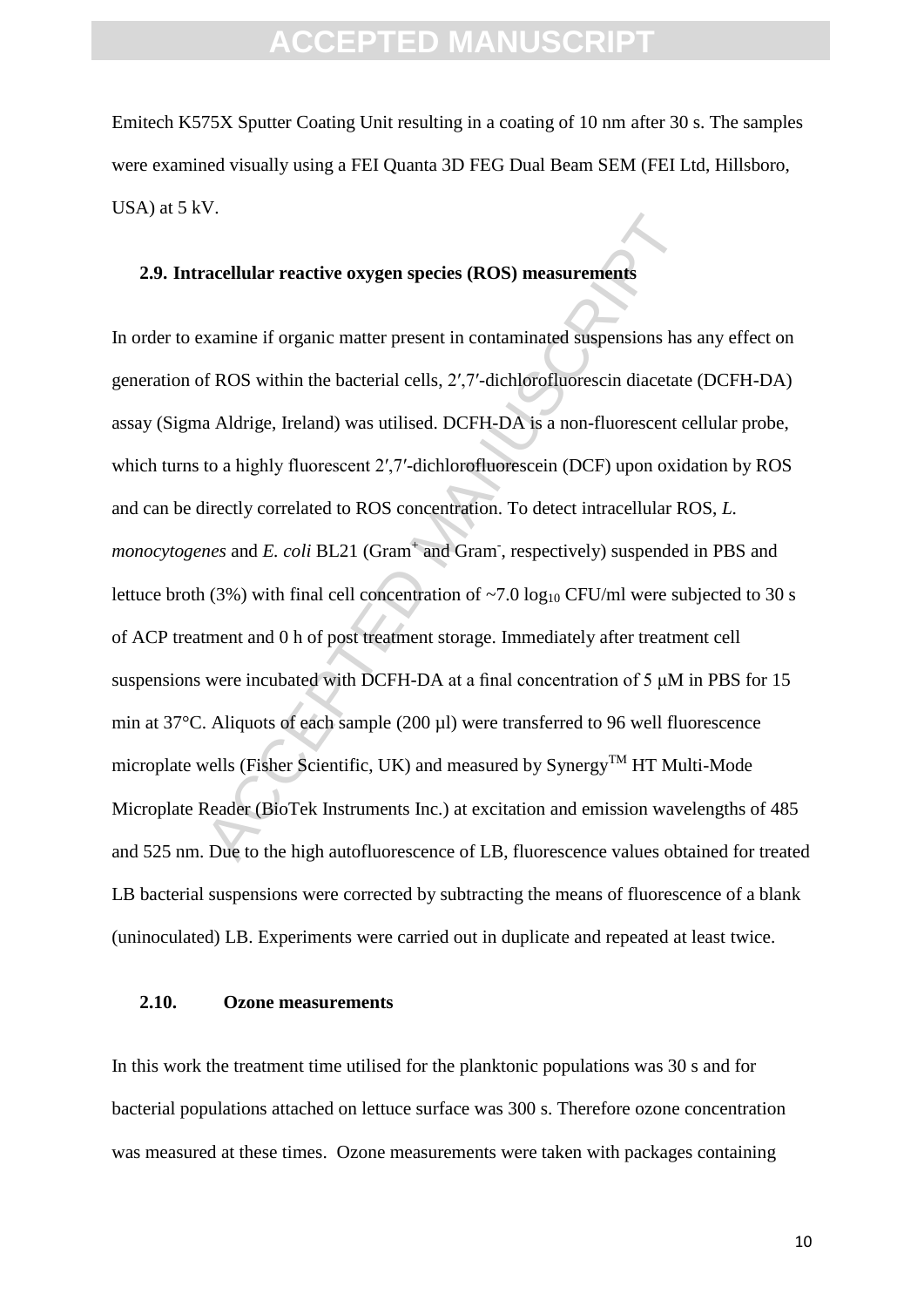either inoculated lettuce samples or 96 well plates containing inoculated lettuce broth using Gastec ozone detector tubes (Product #18M, Gastec Corporation, Japan) as an indicator of the metastable ROS generated by ACP. Measurements were taken immediately after plasma treatment and after 24 h of post treatment storage. For a complete diagnostic of the ROS and reactive nitrogen species (RNS) generated within the package the reader is directed to Moiseev et al. (2014).

#### **2.11. Statistical Analysis**

out dater 24 h of post treatment storage. For a complete diagnostic cogen species (RNS) generated within the package the reader is directed open species (RNS) generated within the package the reader is directed in the stat Statistical analysis was performed using IBM SPSS statistics 22 Software (SPSS Inc., Chicago, USA). The surviving population of *Salmonella*, *L. monocytogenes* and *E. coli* following ACP treatment were subjected to Mixed Design Analysis Of Variance (ANOVA) (Repeated measures with a between subject factor). Means were compared according to the method of Fisher's Least Significant Difference-LSD at the 0.05 level. Adjustment for multiple comparisons was made using Bonferroni method. Average bacterial populations recovered from lettuce samples were compared within the 'time' subgroups: inoculated untreated controls and inoculated and stored for 24 or 48 h ACP treated samples; and between the 'storage' groups, i.e. samples inoculated and stored at different temperature/light regimes: room temperature and light/dark, 4°C and light/dark and 4°C and dark either for 24 or 48 h followed by ACP treatment, and interactions between the 'time' group and 'storage' group were tested. The mean value of the untreated control samples represent an average of 0 h, 24 h and 48 h of untreated controls. The average reductions in populations of each bacteria type (*Salmonella, L. monocytogenes, E. coli*) have not been compared between each other.

#### **3. Results**

**3.1. Effect of ACP on planktonic bacterial populations in lettuce broth.**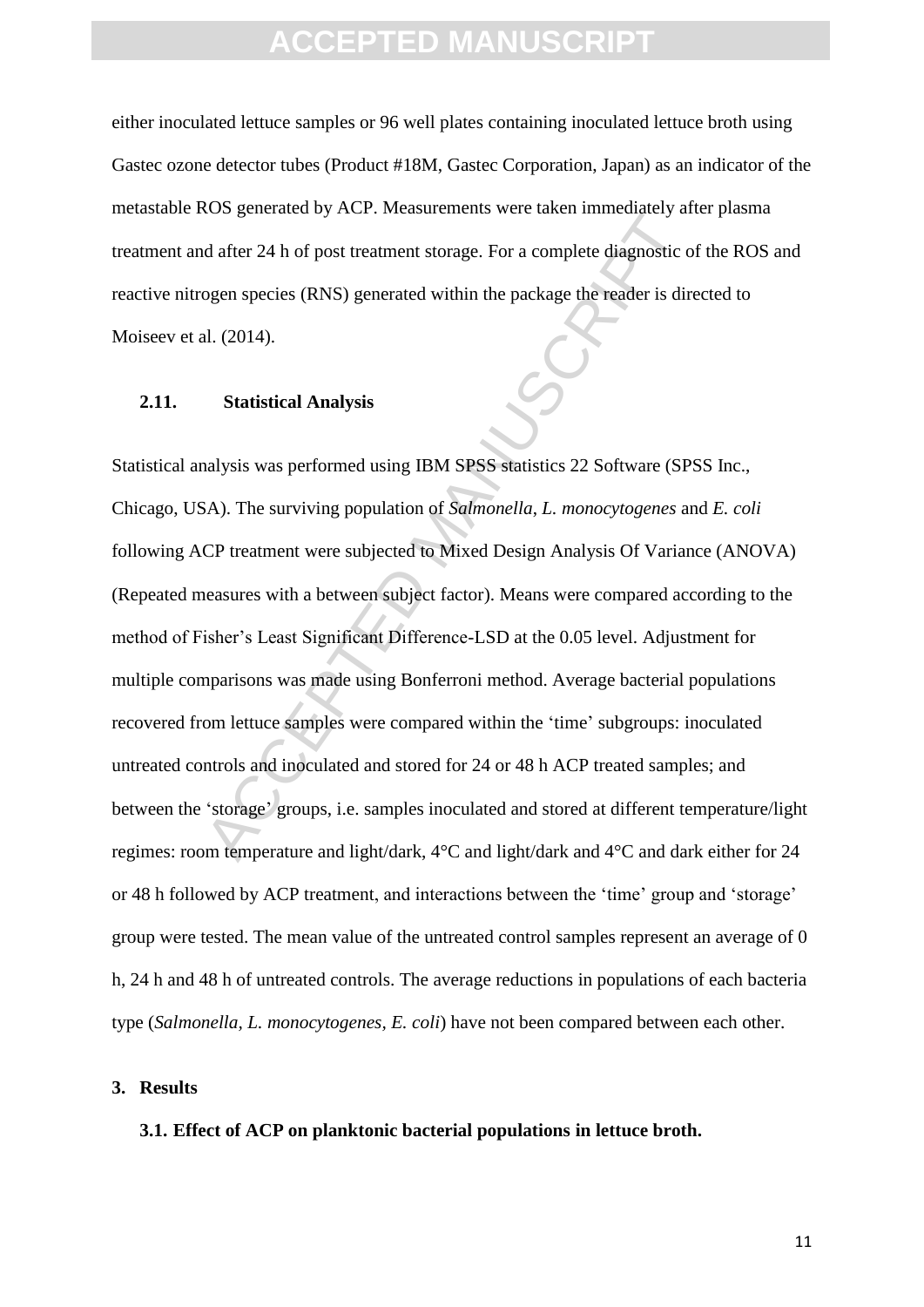Surviving populations of *Salmonella*, *L. monocytogenes* and *E. coli* suspended in lettuce broth 3% are depicted in Fig. 1. Average initial cell concentration in the media was  $6.8 \pm 0.1$ , 7.2  $\pm$ 0.1 and 6.4  $\pm$ 0.2 log<sub>10</sub> CFU/ml for *Salmonella*, *L. monocytogenes* and *E. coli*, respectively. Within 30 s of treatment and 24 h of post treatment storage at 4°C populations of all bacteria tested were reduced to undetectable levels (limit of detection  $1.0 \log_{10}$ CFU/sample).

#### **3.2. Effect of ACP on bacterial populations inoculated on lettuce**

3. Within 30 s of treatment and 24 h of post treatment storage at 4<sup>2</sup> is. Within 30 s of treatment and 24 h of post treatment storage at 4<sup>2</sup> is tested were reduced to undetectable levels (limit of detection 1.0).<br>
2).<br> The antimicrobial efficacy of ACP against bacteria inoculated on lettuce is presented in Fig. 2. Deep-inoculation of lettuce in *Salmonella*, *L. monocytogenes* and *E. coli* cell suspensions for 2 h resulted in average attached populations of 6.5  $\pm$ 0.4, 6.0  $\pm$ 0.2 and 5.6  $\pm$ 0.1 log<sub>10</sub> CFU/sample, respectively. ACP treatment time of 300 s reduced *Salmonella* and *L. monocytogenes* counts by 2.4  $\pm$ 0.9 and 2.3  $\pm$ 1.4 log<sub>10</sub> CFU/sample. Higher inactivation levels were observed for *E. coli*, where treatment resulted in reduction of bacterial numbers by 3.3  $\pm 1.6$  log<sub>10</sub> CFU/sample.

## **3.3. Effect of ACP on internalised bacteria and bacterial biofilms formed on lettuce at room temperature and at 4°C in light/dark photoperiod**

Average initial populations of *Salmonella*, *L. monocytogenes* and *E. coli* 24 h and 48 h biofilms grown at room temperature in light/dark photoperiod and corresponding reductions due to ACP treatment are presented in Fig. 3. After 300 s of treatment, the concentration of cells in 24 h biofilms of each bacteria tested were reduced significantly ( $p \le 0.05$ ) compared with an average of the untreated (0 h, 24 h and 48 h) controls. Thus, *Salmonella*, *L. monocytogenes* and *E. coli* decreased by  $4.0 \pm 1.3$ ,  $3.5 \pm 0.8$  and  $3.0 \pm 2.0$  log<sub>10</sub> CFU/sample from 7.8  $\pm$ 0.2, 6.8  $\pm$ 0.4 and 6.2  $\pm$ 0.8 log<sub>10</sub> CFU/sample initially present on lettuce,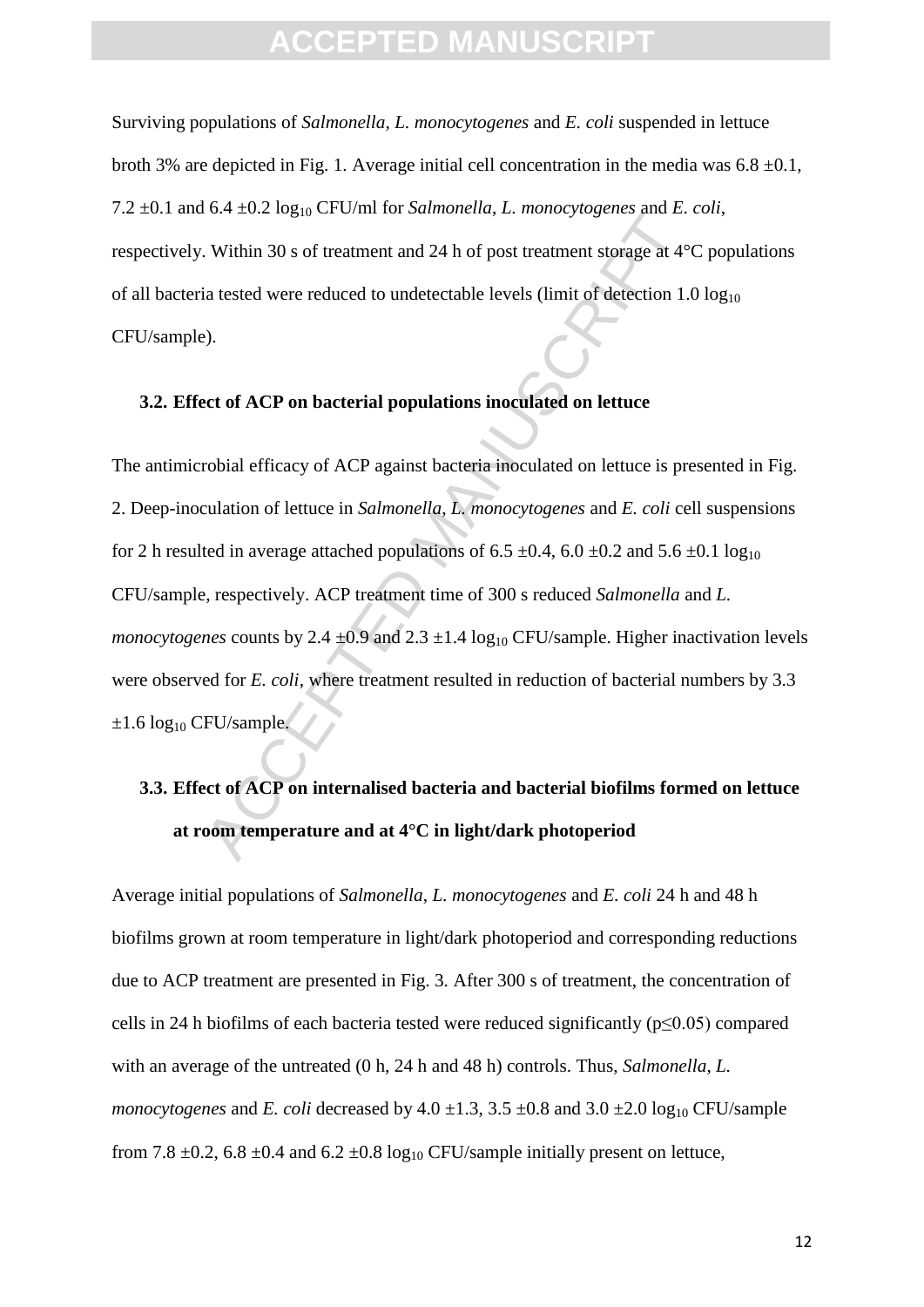respectively. Increased resistance to ACP treatment was observed in the case of 48 h biofilms with  $1.8 \pm 0.3$  log units reduction achieved for *Salmonella* and  $1.6 \pm 0.5$  log for *L*. *monocytogenes* biofilms. Similar reduction levels of  $1.6 \pm 0.9 \log_{10} CFU$ /sample were observed for *E. coli* 48 h biofilms; however, these reductions were statistically insignificant as compared to the untreated controls.

*E. coli 48* h biofilms; however, these reductions were statistically<br>to the untreated controls.<br>tents surviving populations of *Salmonella*, *L. monocytogenes* and *i*<br>films developed at 4°C in light/dark photoperiod. AC Fig. 4 represents surviving populations of *Salmonella*, *L. monocytogenes* and *E. coli* for 24 h and 48 h biofilms developed at 4°C in light/dark photoperiod. ACP treatment for 300 s significantly reduced *Salmonella* 24 h and 48 h biofilms ( $p<0.05$ ), which decreased by 1.6  $\pm 0.1$  and 3.3  $\pm 1.2 \log_{10} CFU$ /sample, respectively, from the initial 5.6  $\pm 0.3 \log_{10} CFU$ /sample obtained as an average of the untreated 0 h, 24 h and 48 h controls. No significant reduction in the levels of *L. monocytogenes* and *E. coli* 24 h biofilms was observed after the treatment. However, populations of 48 h *L. monocytogenes* and *E. coli* biofilms significantly decreased by 3.4  $\pm$ 2.0 and 3.3  $\pm$ 1.4 log<sub>10</sub> CFU/sample (p<0.05) when compared to the untreated controls of  $6.5 \pm 0.5$  and  $5.3 \pm 1.6$  log<sub>10</sub> CFU/sample, respectively. Overall, similar antimicrobial effects of ACP treatment were noted when reduction levels of 48 h biofilms of each pathogen are compared  $\left(\sim 3.3 \log \frac{\text{units}}{\text{...}}\right)$ .

### **3.4. Effect of ACP on internalised bacteria and bacterial biofilms formed on lettuce at 4°C in dark**

Relatively higher biofilm inactivation levels due to ACP treatment were observed when postinoculation storage conditions for lettuce of 4°C in dark were utilised for biofilm development (Fig. 5). Thus, treatment for 300 s reduced populations of *Salmonella*, *L. monocytogenes* and *E. coli* 24 h biofilms by 4.1  $\pm$ 1.0, 3.8  $\pm$ 1.5 and 3.0  $\pm$ 2.6 log<sub>10</sub> CFU/sample from initial 6.7  $\pm$ 0.1, 5.9  $\pm$ 0.2 and 5.2  $\pm$ 0.7 log<sub>10</sub> CFU/sample, respectively. Although there was no statistical difference between reductions in population of 24 and 48 h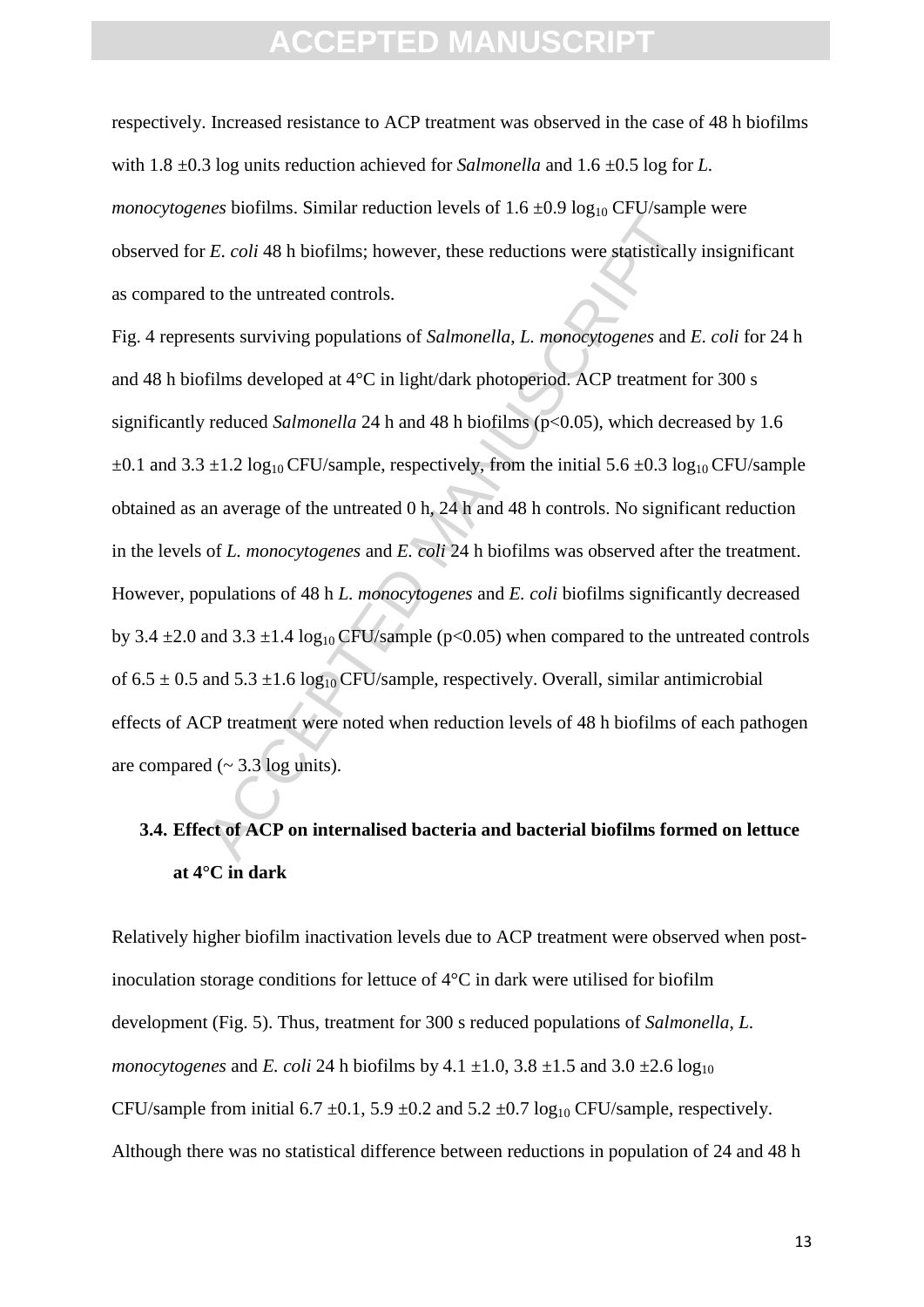oups, i.e. 'room temperature and light/dark', '4°C and light/dark'<br>terial susceptibility towards ACP treatment across three time ground for 48 h/treated and stored for 48 h/treated samples for each l*Salmonella*, there we biofilms observed, the maximum biofilm inhibition was achieved for 48 h biofilms, where counts were further decreased by  $5.1 \pm 1.8$ ,  $4.5 \pm 1.0$  and  $4.0 \pm 1.5$  log<sub>10</sub> CFU/sample. A mixed design ANOVA was conducted to assess the impact of three different storage condition groups, i.e. 'room temperature and light/dark', '4°C and light/dark' and '4°C and dark' on bacterial susceptibility towards ACP treatment across three time groups, i.e. untreated, stored for 24 h/treated and stored for 48 h/treated samples for each type of bacteria studied. For *Salmonella*, there were significant differences in cell numbers found between the time groups,  $F(2,18)=54.7$ ;  $p<0.05$  and between the storage groups,  $F(2,9)=17.9$ ;  $p<0.05$ . Specifically, all three storage groups significantly differed between each other at untreated control time, while at 48 h the 'room temperature and light/dark' significantly differed from '4°C and light/dark' and '4°C and dark' groups (p<0.05). The tests between subject effects demonstrated substantial interaction between the time and storage groups, F(4,18)=7.9; p<0.05. Similarly, for *L. monocytogenes* significant differences in cell numbers were found between the storage groups  $F(2,9)=12.8$ ; p<0.05, specifically between the groups of 'room temperature and light/dark' and '4°C and light/dark' or '4°C and dark' groups and between the 'room temperature and light/dark' and '4°C and dark' group at the time group of 24 and 48 h, respectively. The main effects comparing the three time groups was also found to be significant  $F(2,18)=31.8$ ; p<0.05 and significant interaction was again observed between time and storage groups  $F(4,18)=7.7$ ; p<0.05. There was no significant interaction found between the time and storage groups in the case of *E. coli*,  $F(4,18)=2.3$ ;  $p=0.094$ . However, the main effect of the three time groups across the three storage conditions as well as between the storage groups at each time point tested was found to be significant  $P(2,18)=17.3$ ; p<0.05 and  $P(2,9)=6.5$ ; p<0.05, respectively.

#### **3.5. Confocal Laser Scanning microscopy (CLSM)**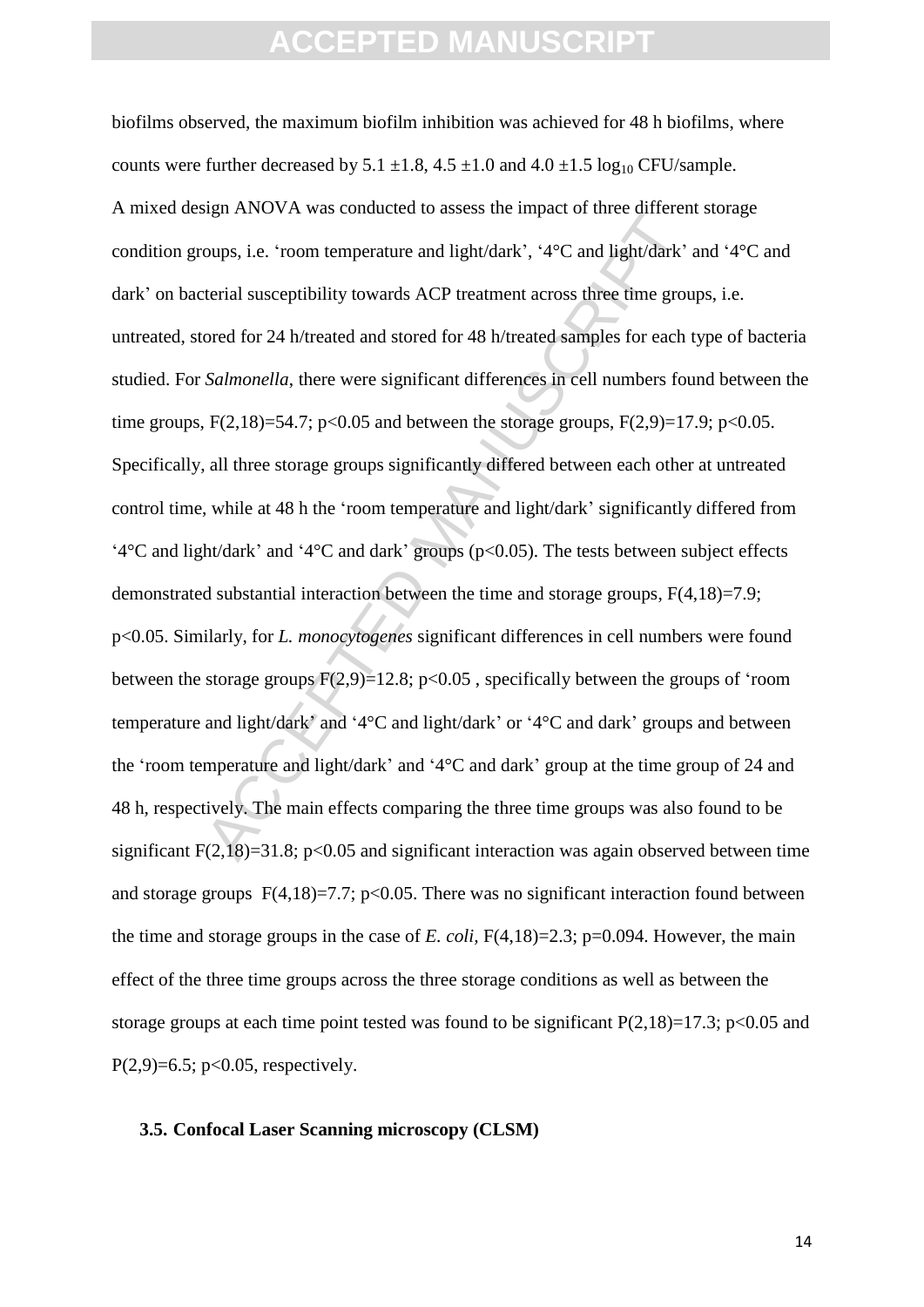bendied using of  $\Gamma$  tagged  $E$ , con modellated of feddets, c.55*H*<br>the distribution of fluorescent  $E$ , *coli* cells on lettuce following 24<br>rage conditions. Fig. 6a and 6b represent localization of cells on th<br>arge at In order to examine if storage conditions, such as temperature and light, had any effects on localization of cells within the plant tissue and possible effects on ACP treatment, CLSM analysis was conducted using GFP-tagged *E. coli* inoculated on lettuce. CLSM images (Fig. 6) illustrate the distribution of fluorescent *E. coli* cells on lettuce following 24 h incubation at different storage conditions. Fig. 6a and 6b represent localization of cells on the lettuce as a result of storage at room temperature and 4°C in the light/dark photoperiod, respectively. Both conditions resulted in firm cell attachment on the surface and cell internalization in lettuce stomata. In contrast, for inoculated lettuce samples stored at 4°C in the dark (Fig. 6c), no incidence of internalisation was noted: cells were mostly attached to the lettuce surface and near stomatal areas.

#### **3.6. Scanning Electron Microscopy (SEM)**

SEM analysis was utilised in order to observe the effects of high voltage ACP treatment on bacterial biofilms and internalised bacteria associated with lettuce (Fig. 7). SEM micrographs (Fig. 7a) show localization of untreated *Salmonella* cells in a 48 h biofilm formed on lettuce at room temperature for the light/dark photoperiod. The untreated lettuce bacteria were found to be healthy individual cells, in the form of small clusters and biofilm aggregates attached on the lettuce surface, near the stomata and internalised inside the stomata (black arrows). The majority of the stomata on the control samples subjected to imaging were highly colonized with bacterial cells; however, some of the stomata were colonized to a lesser degree or found to be uncolonised. Images of ACP treated samples (Fig. 7b) indicated the presence of cell debris around the stomata (red arrows). It is more likely that the action of ACP caused bacterial cell ruptures, thus irreversibly changing the original morphological characteristics of the cells. However, among the dead cell fragments found on the surface of the lettuce, intact cells remained inside stomata post treatment (black arrows).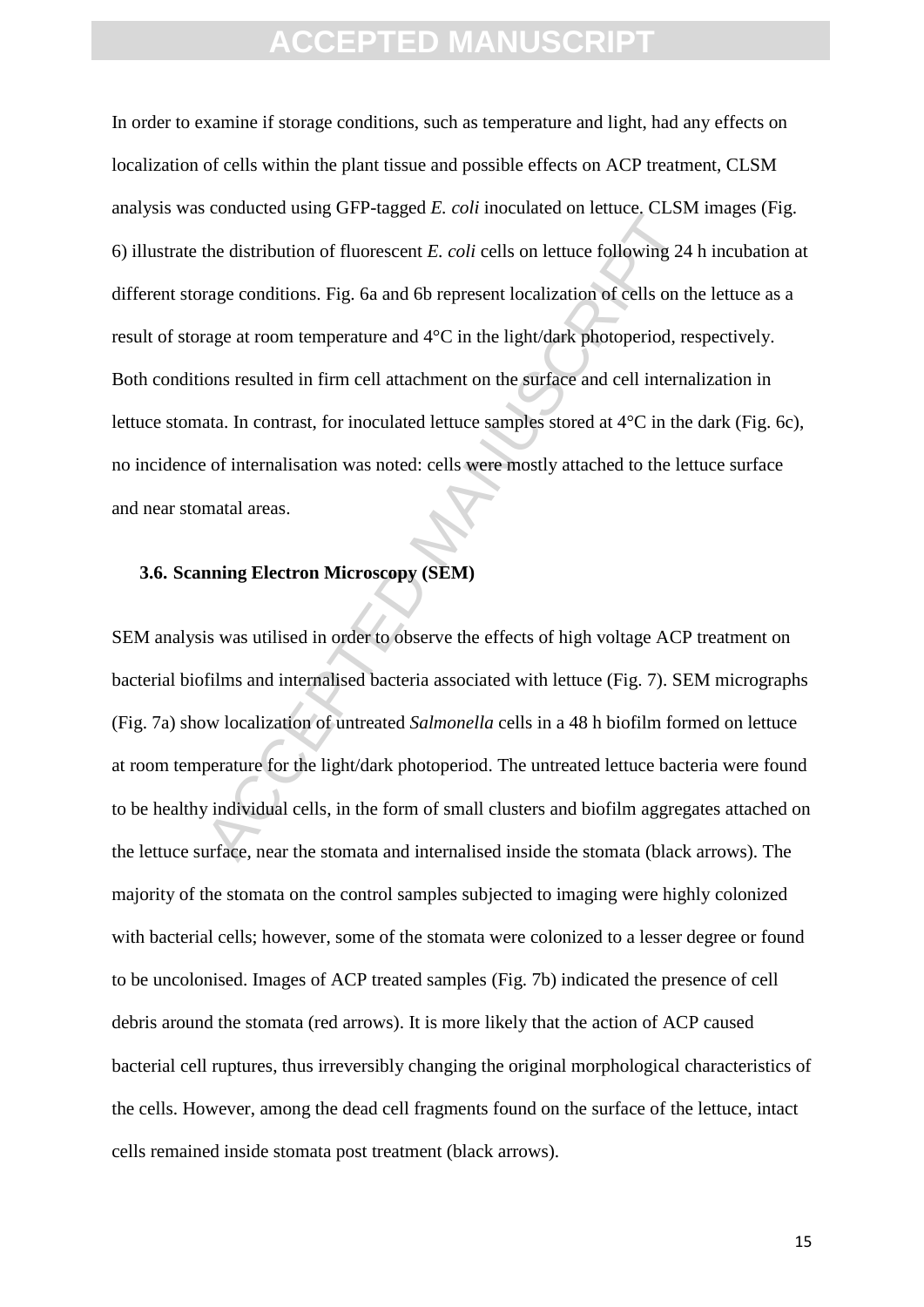#### **3.7. ROS measurements**

Concentrations of ROS generated after 30 s of indirect ACP treatment inside *L.* 

*nes* and *E. coli* cells suspended either in PBS or in LB (3%) are proverage concentration of ROS generated inside either *L. monocyto* ded in PBS was twice as high as the ROS concentration recorded in LB. However, relat *monocytogenes* and *E. coli* cells suspended either in PBS or in LB (3%) are presented in Fig. 8. Thus, an average concentration of ROS generated inside either *L. monocytogenes* or *E. coli* cells suspended in PBS was twice as high as the ROS concentration recorded for cells suspended in LB. However, relatively lower levels of intracellular ROS were observed for Gram-negative *E. coli* suspended in both PBS and LB when compared to the Gram-positive *L. monocytogenes*.

#### **3.8. Ozone measurements**

Indirect ACP treatment time of 300 s resulted in an average concentration of ozone generated inside the sealed package containing inoculated lettuce samples of  $4420 \pm 240$  ppm. Average ozone concentration recorded after 30 s of treatment of inoculated LB in 96-well plate reached  $2220 \pm 130$  ppm.

#### **4. Discussion**

Recent health associated outbreaks, which have been linked to the consumption of fresh produce, demands research for more efficient decontamination techniques since current sanitation procedures show limited efficacy against bacterial pathogens attached to plant surface, internalized or in the form of biofilms (Olaimat and Holley, 2012; Olmez and Temur, 2010; Warning and Data, 2013). To date, among the various physical and chemical food decontamination techniques evaluated, ACP demonstrated high efficiency for the reduction of bacterial contaminants from the surface of fresh produce (Baier et al., 2014; Fernandez et al., 2013; Lacombe et al., 2015; Misra et al., 2014; Ziuzina et al., 2014).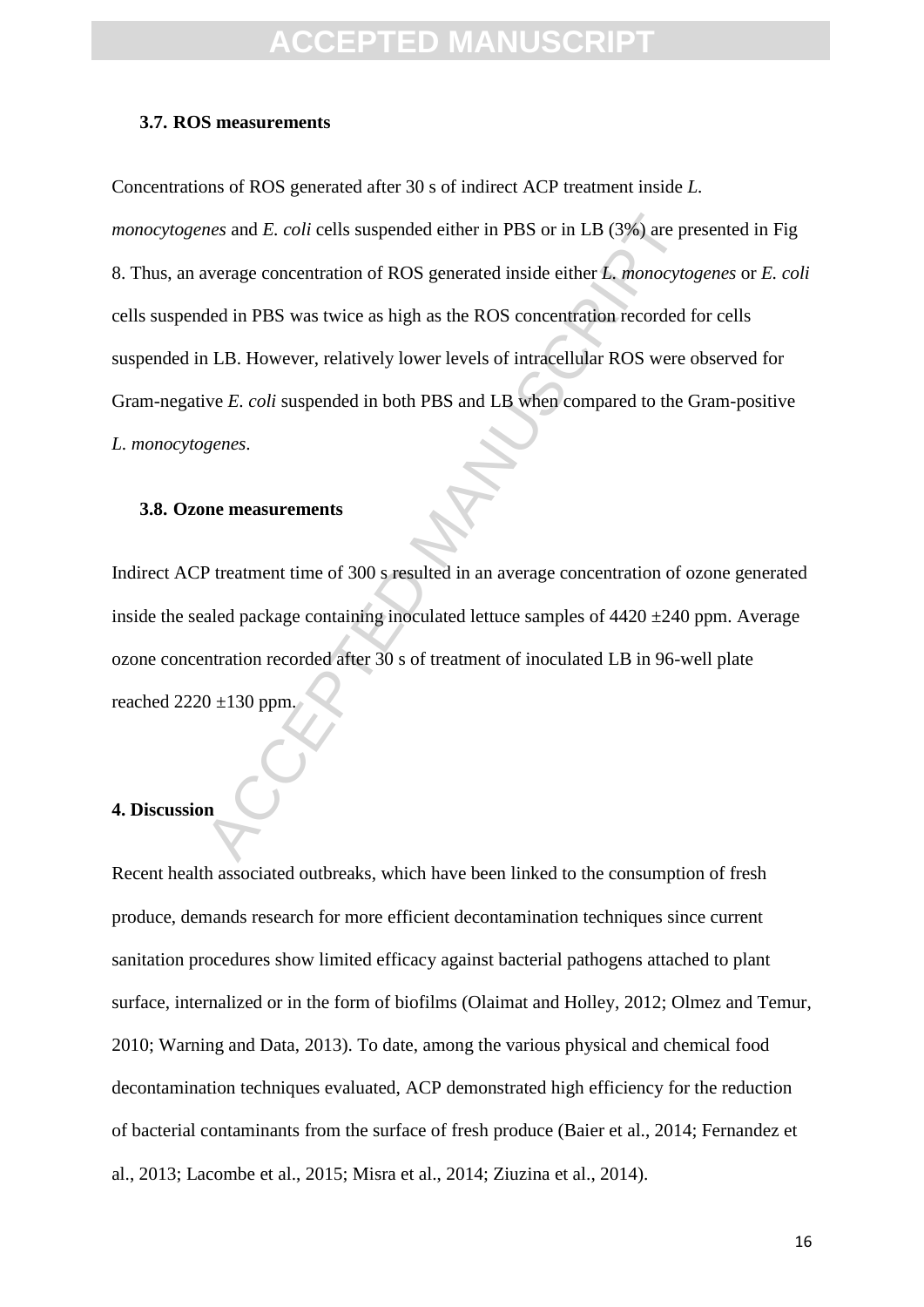From of biofilms and associated bacteria internalised in produce. In<br>form of biofilms and associated bacteria internalised in produce. In<br>voltage ACP treatment in conjunction with 24 h of post treatmen<br>fective against plan In this study, antimicrobial efficacy of in-package high voltage indirect ACP treatment was examined against a range of microorganisms commonly implicated in foodborne associated human infections; *Salmonella*, *L. monocytogenes* and *E. coli* monocultures in their planktonic form, in the form of biofilms and associated bacteria internalised in produce. Generally, indirect high voltage ACP treatment in conjunction with 24 h of post treatment storage time was very effective against planktonic populations of the three bacteria tested. High concentrations of bacterial cells (~7.0 log units) were reduced to undetectable levels within 30 s of treatment. This is consistent with previous reports, which demonstrated >5 log reduction of planktonic bacterial populations achieved within less than 60 s of plasma treatment (Han et al., 2014; Jahid et al., 2015; Joshi et al., 2011; Kvam et al., 2012; Ziuzina et al., 2013). However, in the current work, when challenge microorganisms were inoculated on produce, an extended treatment time (300 s) was necessary in order to achieve significant reductions of the bacterial populations. Bacterial pathogens can rapidly and irreversibly attach on different plant commodities and persist for long periods of time; within 30 s of exposure, 30% of *Salmonella* inoculum was firmly attached to green papers slices (Solomon and Sharma 2009). Warning and Datta (2013) described that plant cuts, lenticels, trichomes, locations around the veins and stomata are the preferential places for bacterial cell attachment. Jahid et al. (2014a) visualised bacteria associated with the stomatal wall, as well as inside the stomata. Furthermore, Gu et al. (3013b) reported that following leaf colonization bacteria could enter tomato leaves through hydathodes (plant water pores), resulting in the internal translocation of the bacteria inside plants. In the current work, it can be assumed that during 2 h of produce dip-inoculation in either *Salmonella*, *L. monocytogenes* or *E. coli* cells suspension, bacteria were strongly attached and possibly penetrated inside natural openings and indentations of lettuce leaves, which in turn considerably reduced the antimicrobial efficacy of the treatment. Similar effects was observed by Jahid et al. (2014a), where 15 s of

17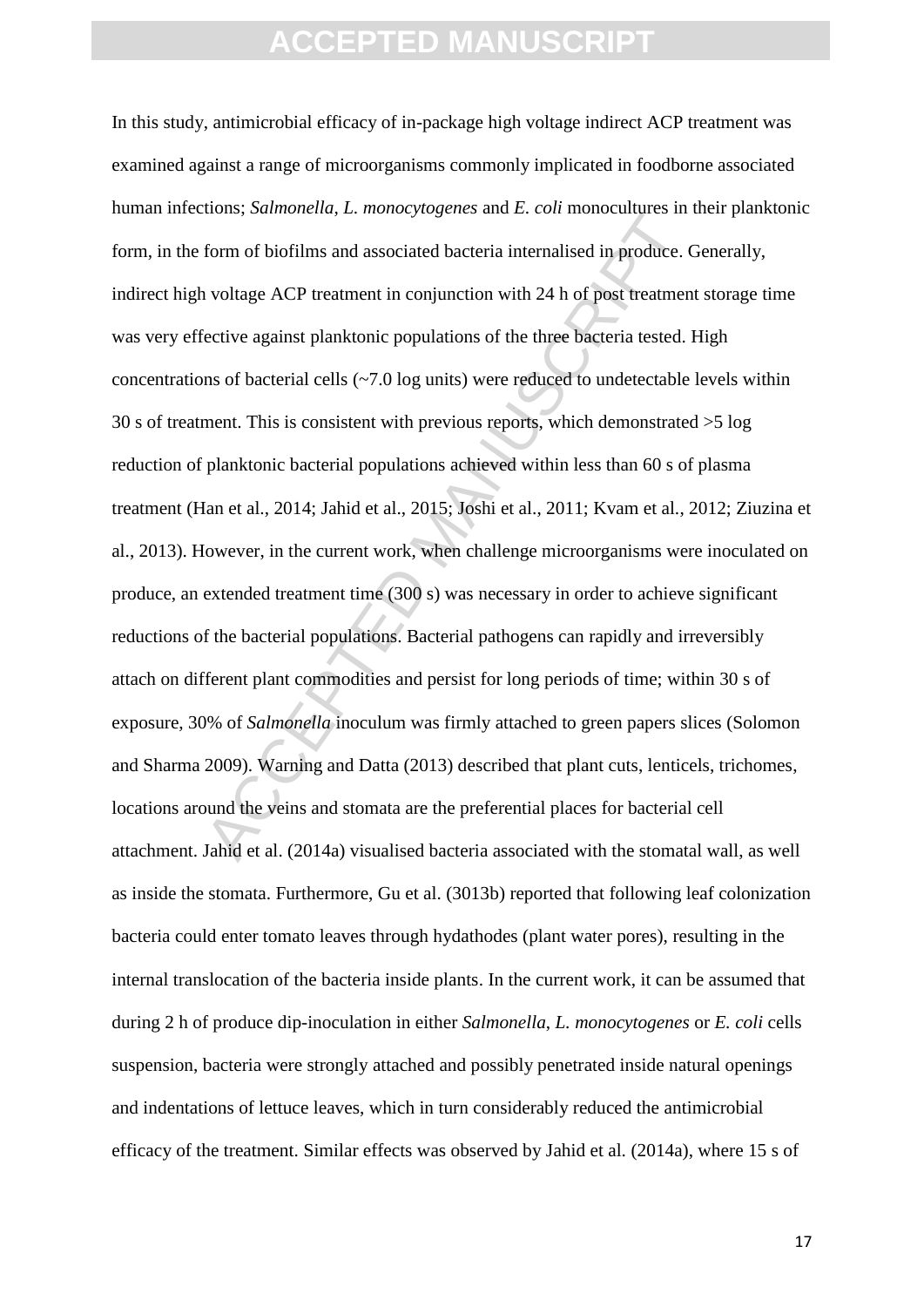ACP treatment inactivated planktonic populations of *Aeromonas* hydrophila by > 5 log, but 5 min of treatment was necessary to significantly reduce bacterial biofilm populations associated with lettuce. Similarly, ultraviolet C irradiation fluency of  $35 \text{ mJ/cm}^2$  was required to achieve a 5.0 log CFU/mL reduction in planktonic populations, while 360 mJ/cm<sup>2</sup> was required to reduce bacteria cell number by ~2.0  $\log_{10}$  CFU/cm<sup>2</sup> on lettuce (Jahid et al., 2014b).

An ietate. Similarly, unavfacted muslimited parally of 35 more.<br>
5.0 log CFU/mL reduction in planktonic populations, while 360 n<br>
reduce bacteria cell number by ~2.0 log<sub>10</sub> CFU/cm<sup>2</sup> on lettuce (Jah<br>
reserve the quality In order to preserve the quality and assure microbiological safety, fresh produce are processed and stored at low temperatures, below 5°C (Heard, 2002; Olaimat and Holley, 2012). However, real temperatures during produce distribution from field to the retail store may vary largely (Koseki and Isobe, 2005) and even a slight increase in temperature (from 4 to 10°C) can adversely affect quality characteristics of the produce (Bett-Garber et al., 2011). Moreover, fluctuations in the temperature, humidity and light intensity throughout distribution may also influence bacterial state and localization of bacteria on the produce (Golberg et al., 2011). Higher temperatures and higher light intensity may induce bacterial attachment, biofilm formation and internalisation of bacterial cells in plants (Kroupitski et al., 2009; Takeuchi et al., 2001). Therefore, because consistent storage of fresh produce at the recommended temperatures of ~5°C is difficult to maintain throughout distribution (Koseki and Isobe, 2005), in this work, the effects of different storage temperatures (4°C and room temperature) in combination with different light regimes and storage times on bacterial proliferation, biofilm formation and susceptibility to ACP treatment were evaluated. The results of this study demonstrated that high voltage ACP treatment for 300 s was capable of reducing bacterial populations in 24 h biofilms grown at room temperature in the light/dark photoperiod by up to 4.0 log units. Although there was no significant difference between bacterial populations of 24 h and 48 h untreated controls, 48 h biofilms were more resistant to treatment by comparison with 24 h biofilms. Increased resistance of older biofilms could be

18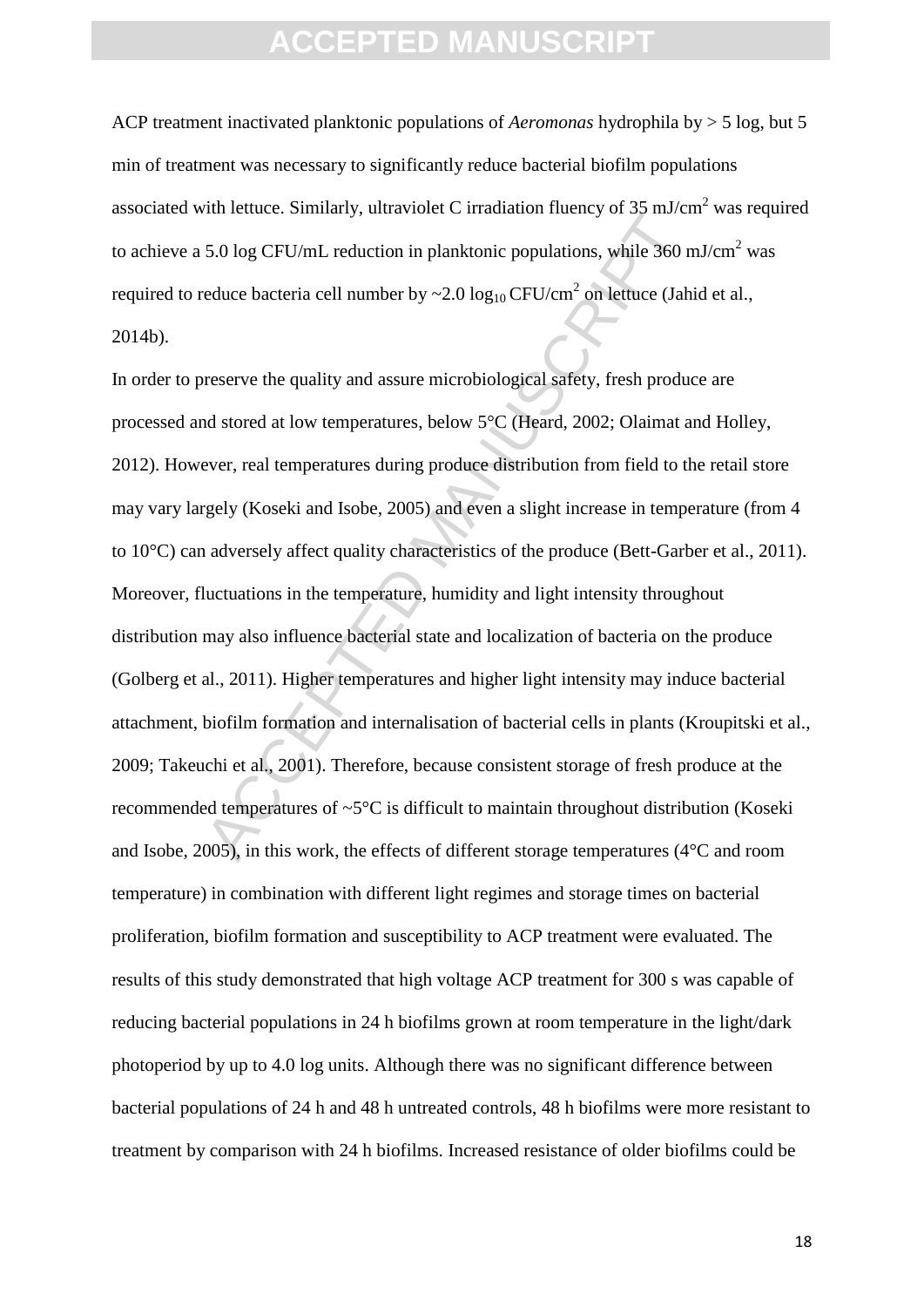CLAST CONTIFICULATE UNITS (Lasteria biofilms to chemical treatments increased with increasin<br>trast, in the current study, different inactivation patterns were obses<br>h biofilms grown at 4°C and similar light conditions, wh due to the higher proportions of extracellular polymeric substances (EPS), produced by bacteria with longer storage durations (Shen et al., 2011; Traba and Liang, 2011). Similarly, Belessi et al. (2011) demonstrated that, despite a low incubation temperature of  $4^{\circ}C$ , resistance of *Listeria* biofilms to chemical treatments increased with increasing incubation time. In contrast, in the current study, different inactivation patterns were observed for both 24 h and 48 h biofilms grown at 4°C and similar light conditions, where 24 h biofilms of all three bacteria studied were more tolerant to ACP treatment than 48 h biofilms, when results are compared with reductions achieved for biofilms grown at room temperature (Figures 3 and 4). The reason for these unexpected results is unclear, but, one possible explanation could be that microorganisms encountered stress during leaf inoculation caused by the temperature change from room temperature to 4°C, which was used for biofilm formation. It is known that when exposed to a mild stress, bacteria may adapt by developing resistance to greater amounts of that stress as well as cross-protection to other stresses (Beales, 2004). In food production environments microorganisms undergo a variety of stresses including extreme temperatures, which can have a significant effect on bacterial survival during food processing thus impacting the efficacy of decontamination treatments (Delaquis and Bach, 2012). For example, Al-Nabulsi et al. (2015) demonstrated an increased resistance of *L. monocytogenes* to antibiotic treatment when cells were exposed to temperature decreased to 10°C. In this study, the stress encountered from the first 24 h storage cycle in the cold environment could lead to the increased resistance to ACP treatment. Cells embedded in the 48 h biofilms could possibly adapt to the low temperature and resume expression of non-cold inducible proteins (Barria et al*.*, 2013), which could explain higher reduction levels of bacterial populations in 48 h biofilms achieved after treatment. However, further investigation of the bacterial adaptation to change in the environmental conditions and the corresponding bacterial response to ACP treatment may provide important information and help in future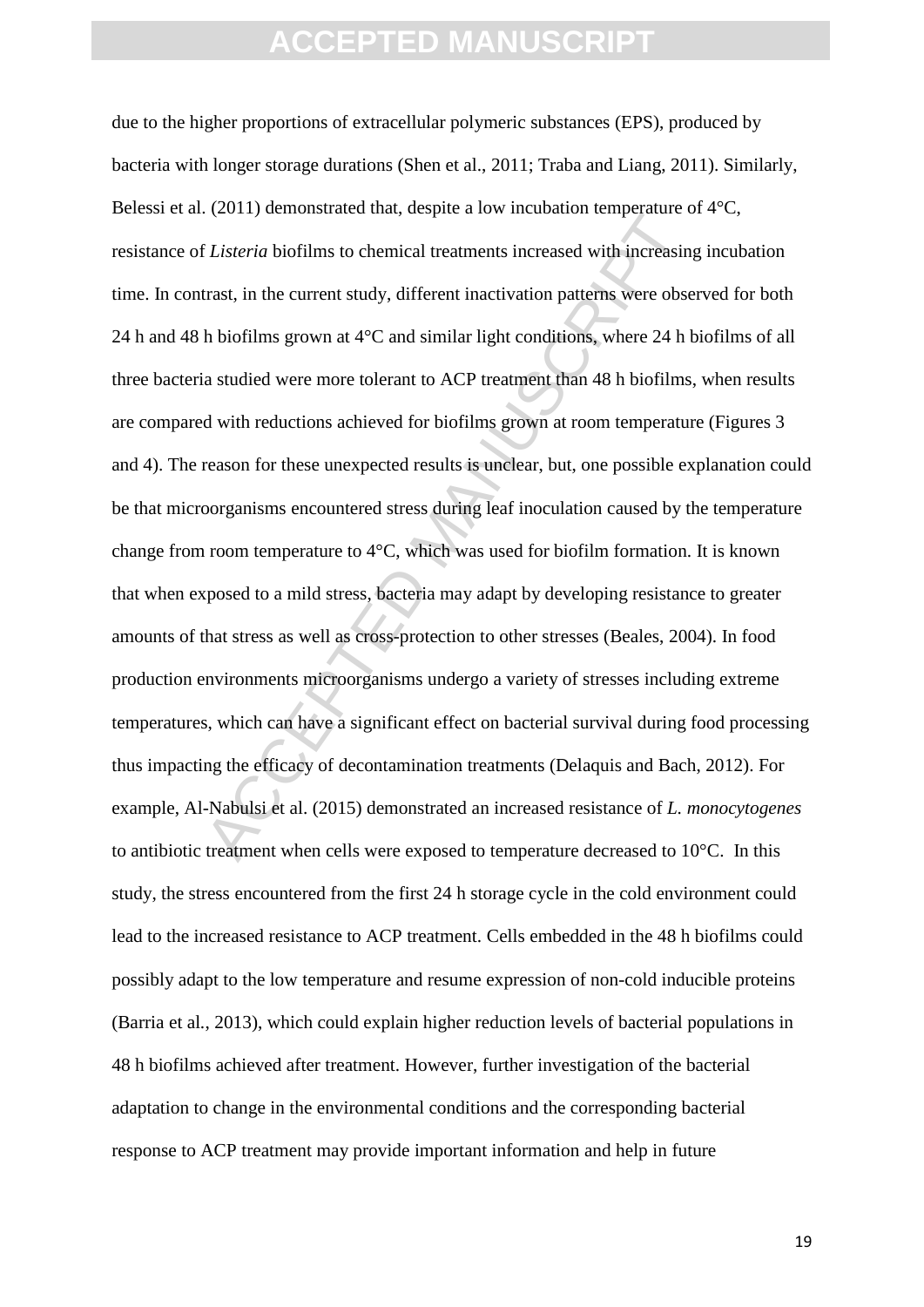optimisation of treatment critical control parameters in order to achieve the maximal efficacy of ACP for decontamination of fresh produce.

or the tech verified than the method of the state of the state of the state of the state of the state in the the<br>state is the exposure stimulates plant stomata opening (Martinez-Sancht work, regardless of the low incubatio In addition to the low temperature regime, light is considered as one of the most important factors responsible for produce quality maintenance throughout distribution and it has been reported that light exposure stimulates plant stomata opening (Martinez-Sanchez et al., 2011). In the current work, regardless of the low incubation temperature  $(4^{\circ}C)$  and bacterial type, higher inactivation levels were achieved for both 24 h and 48 h biofilms when developed on lettuce under dark conditions. Martinez-Sanchez et al. (2011), who examined surface of Romaine lettuce by using SEM, found that approximately 75% of lettuce stomata were closed due to storage in darkness, whereas a similar percentage of stomata remained opened when leaves were exposed to light. Moreover, Kroupitski et al. (2009) linked the increase in light intensity with higher internalisation rates of bacterial cells inside the lettuce leaf tissue. In this study, storage of inoculated lettuce in a dark environment probably induced stomata closure and where ACP generated reactive species probably acted directly on bacterial cells residing on the lettuce surface. This observation was supported by CLSM, which demonstrated an apparent difference in the localisation of bacterial cells when lettuce was exposed to different light regimes rather than different temperature regimes. In the dark, bacterial cells were located mostly on the surface of lettuce or near stomatal cavities, whereas light/dark conditions in combination with either refrigerated or room temperature storage resulted in penetration of cells within the lettuce stomata. Takeuchi et al. (2001) also reported higher internalisation levels of *E. coli* when lettuce was stored at 4°C as compared to 10, 22, or 37°C. In contrast, Gomez-Lopez et al. (2013) demonstrated that temperature differential and illumination conditions did not affect bacterial internalization into the plant. Furthermore, in this work, in contrast to the room temperature and light/dark storage condition, a combination of 4°C and darkness resulted in bacterial inactivation patterns similar to those obtained for

20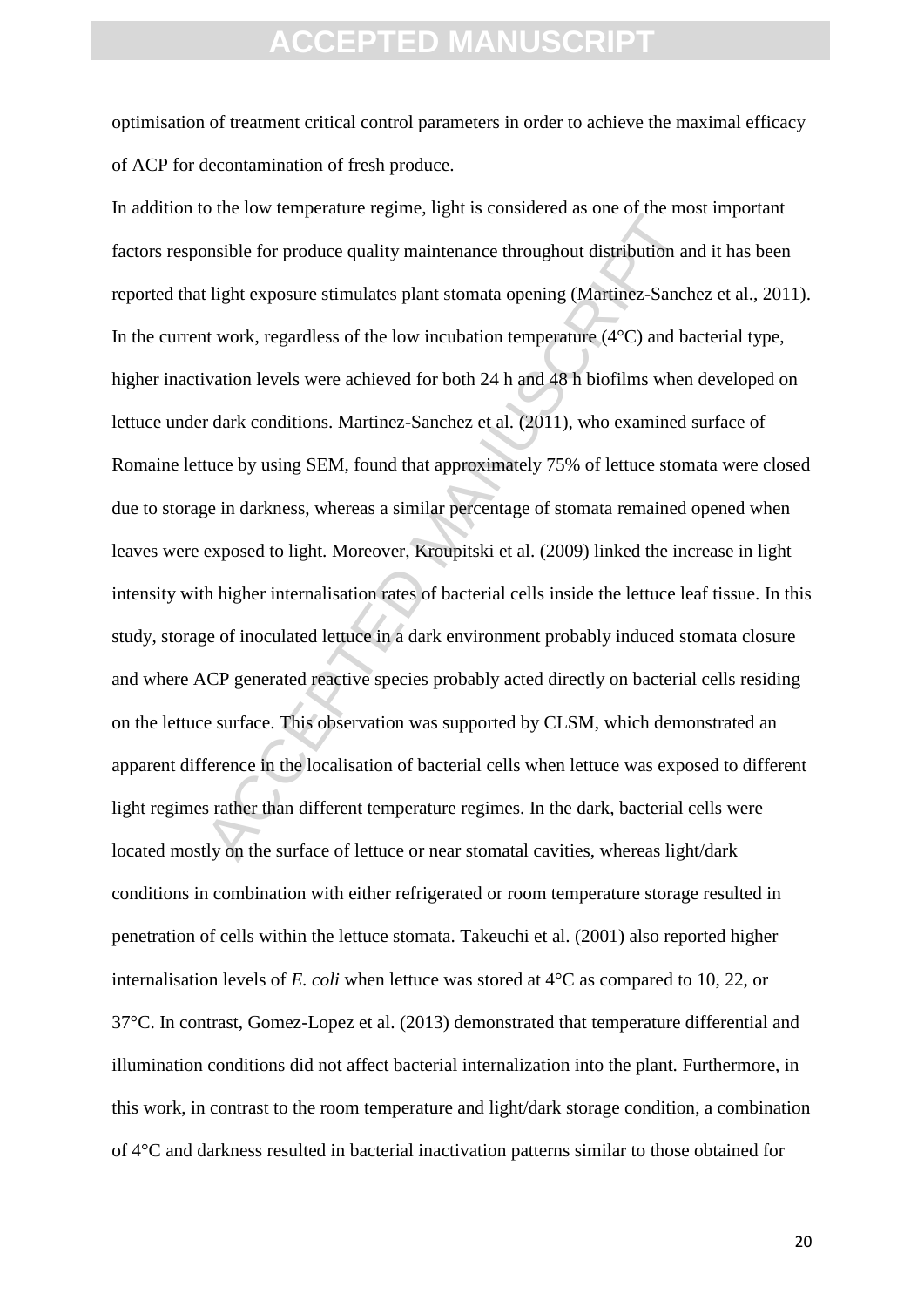4°C and a light/dark photoperiod, with lower reductions achieved for 24 h biofilms than for 48 h biofilms, which confirms the effect of the temperature shift on bacterial survivability followed by treatment.

are excellent sources of ROS and RNS (Stoffels et al., 2008). Am<br>ic oxygen, singlet oxygen, superoxide, peroxide, and hydroxyl rad<br>o contribute to the bacterial inactivation process (Joshi et al., 2011<br>trations of ozone we Air plasmas are excellent sources of ROS and RNS (Stoffels et al., 2008). Among the ROS, ozone, atomic oxygen, singlet oxygen, superoxide, peroxide, and hydroxyl radicals, are considered to contribute to the bacterial inactivation process (Joshi et al., 2011). In this work, high concentrations of ozone were recorded. Ozone is one of the long-lived reactive species, relevant to the effects of treatment that utilises post treatment storage and is expected to play an important role in antimicrobial efficacy of ACP. The DCFH-DA assay demonstrated generation of ROS inside *L. monocytogenes* and *E.coli* cells following treatment. However, concentrations of ROS were higher inside bacterial cells suspended in simpler media, such as PBS, by comparison with the concentrations of ROS recorded for cells treated in LB. The components of LB, such as proteins and vitamins, likely scavenged many of the plasma generated reactive species thus posing a protective effect against antimicrobial action of reactive species generated during the treatment. Furthermore, despite the thicker cell membrane, concentrations of ROS were higher inside cells of Gram- positive microorganism than inside cells of the Gram-negative. Han et al. (2014), comparing ACP antimicrobial efficacy between Gram-positive and Gram-negative bacteria, demonstrated that *L. monocytogenes* was more sensitive to ACP treatment than the two *E. coli* strains studied, attributed to a higher level of ROS penetrated inside Gram- positive than inside Gramnegative microorganism. However, the exact mechanisms of plasma mediated bacterial inactivation are not yet fully elucidated. One of the proposed mechanisms is the diffusion of ROS through the bacteria cell wall, causing local damage to the cytoplasmic membrane, protein and DNA strands, as well as physical effects causing microbial etching and erosion (Gallagher et al., 2007; Moreau et al., 2008). Our previous findings showed that the

21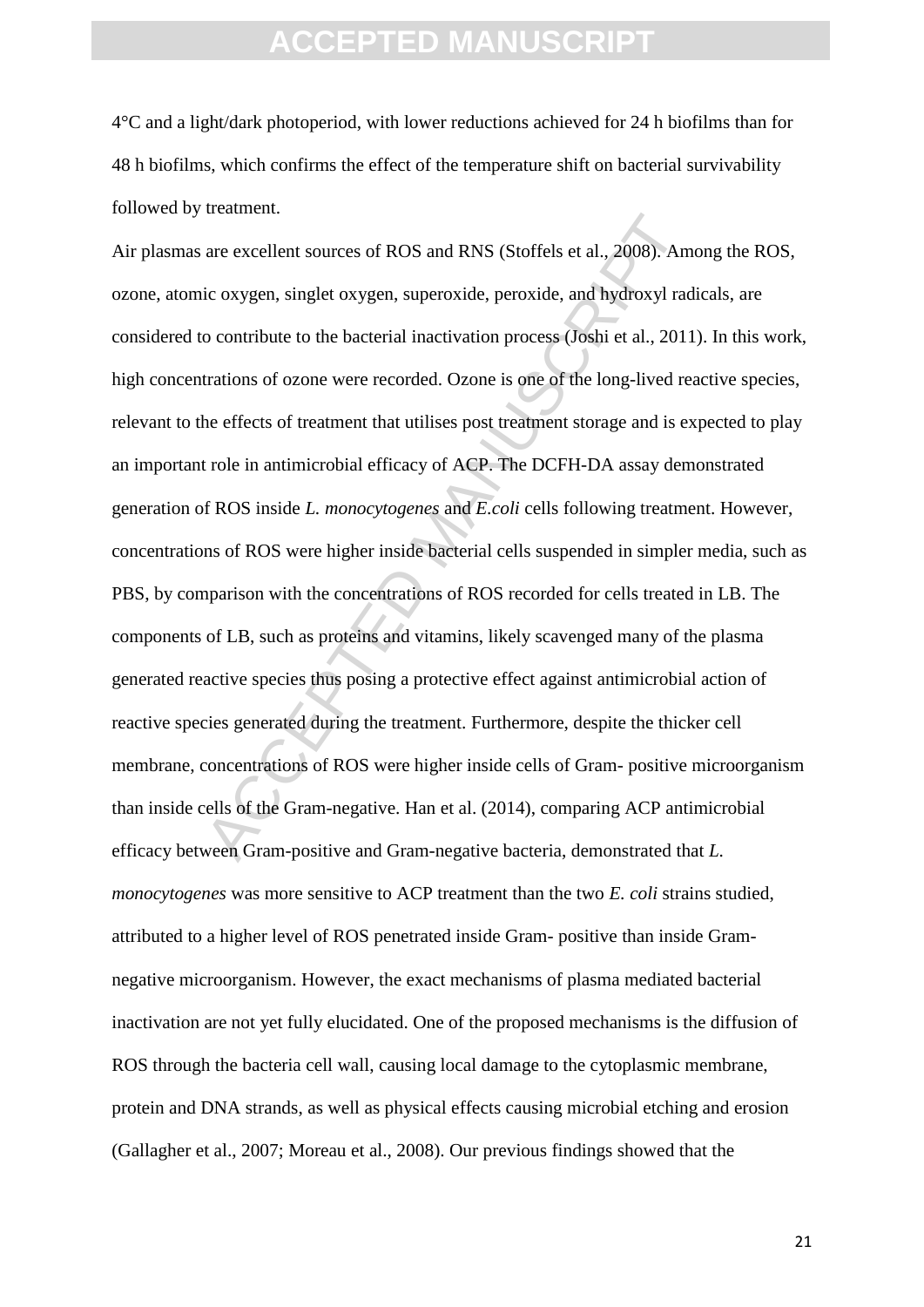for the surface of spores. Furthermore, Pei et al. (2012) demonstrates and species produced a strong bactericidal effect penetrating throutick *Enterococcus faecalis* biofilm. In this study, in order to invest active speci penetration ability of ACP generated species into bacterial suspensions was facilitated by 24 h of post-treatment storage (Ziuzina et al., 2013). As discussed by Shintani et al. (2010), the penetration depth of oxygen plasma generated species was predicted to be <1,000 nm as estimated from the surface of spores. Furthermore, Pei et al. (2012) demonstrated that reactive plasma species produced a strong bactericidal effect penetrating through the layer of a 25.5 μm-thick *Enterococcus faecalis* biofilm. In this study, in order to investigate if ACP mediated reactive species could penetrate the internal layers of produce, SEM analysis of untreated and ACP treated *Salmonella* 48 h biofilms developed on lettuce at room temperature and light/dark photoperiod was conducted. It was evident that the selected storage conditions supported bacterial attachment, formation of biofilm aggregates and internalization within plant stomata, and that ACP treatment in conjunction with 24 h of post treatment storage had detrimental effects on unprotected bacteria, eliminating most of the cells from the surface of lettuce. However, inside stomata, where high concentrations of cells were noted and strong biofilm formation is anticipated, bacterial cells remained intact, suggesting that ACP generated reactive species could not penetrate colonized stomata through the complex biofilm matrices. This could explain the inability of the treatment to totally eliminate bacterial biofilms as demonstrated by the colony count assay. Similarly, Jahid et al. (2015) reported increased resistance of bacterial biofilms to plasma treatments due to internalization and extensive colonization in stomatal wells. It is also important to note that the majority, but not all lettuce stomata were found to be colonized before treatment, whereas higher proportions of stomata without colonization were observed on treated samples. However, the presence of some uncolonized stomata on untreated controls makes it difficult to holistically conclude about ACP decontamination efficacy against bacteria on the internal areas of plants. Although SEM analysis was conducted using bacterial biofilms developed under storage conditions chosen to enhance biofilm growth (room temperature), these results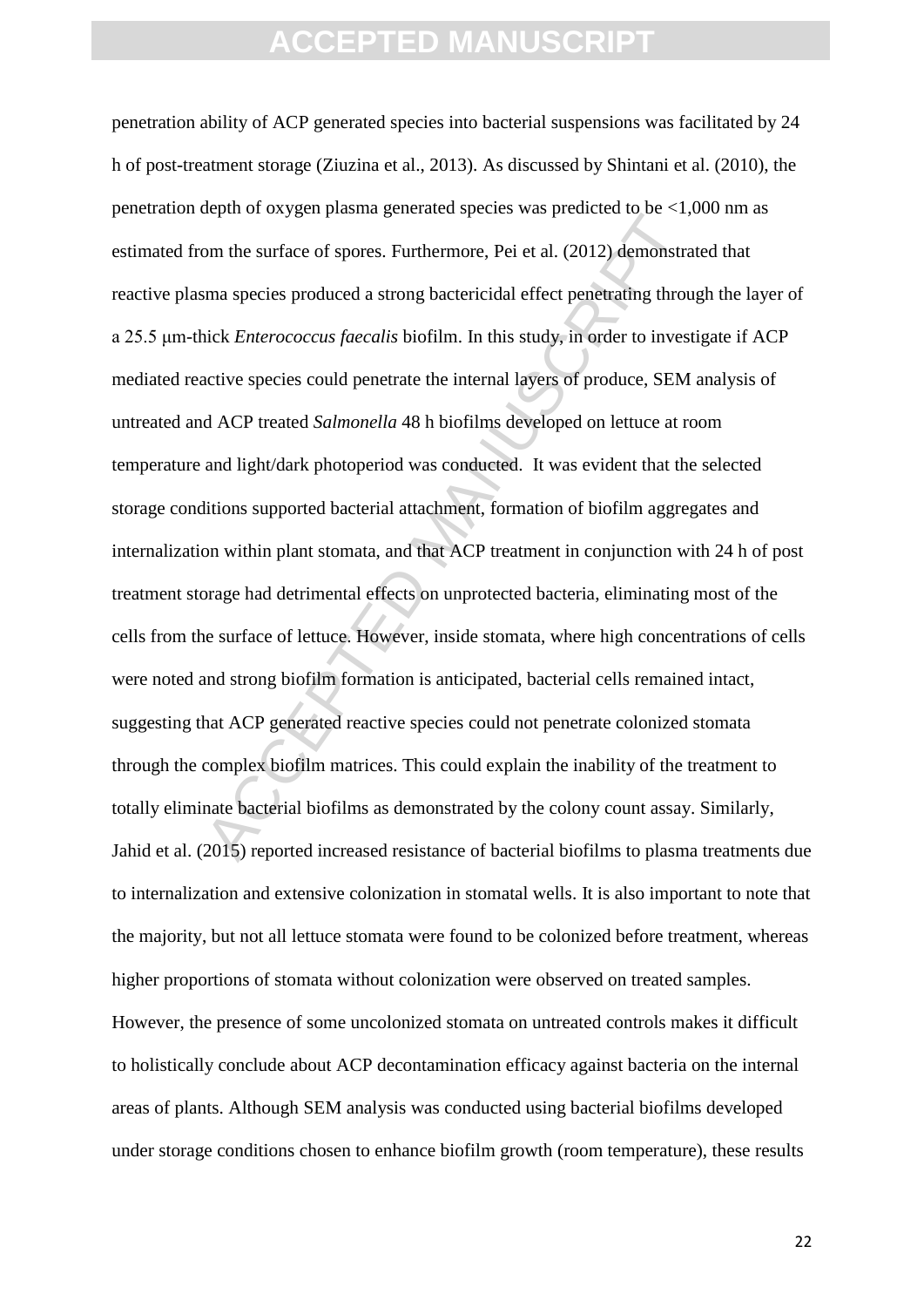highlight the importance of informed effective microbiological control, as microorganisms protected by biofilms and/or the complex structures of different produce commodities may present major risks of cross-contamination of the environment in food production sites. Furthermore, internalization of bacteria in the internal natural cavities was promoted by the presence of light thereby significantly impacting ACP efficacy. Therefore, preventive measures such as maintenance of appropriate temperature regimes and minimised light exposure throughout the distribution chain remain extremely important factors for the assurance of microbiological safety of fresh produce in conjunction with novel approaches such as HVACP.

#### **Conclusion**

Final variation of bacteria in the internal natural cavities was pro-<br>
light thereby significantly impacting ACP efficacy. Therefore, pre-<br>
light thereby significantly impacting ACP efficacy. Therefore, pre-<br>
ch as mainte In summary, in-package high voltage indirect ACP treatment was very effective against planktonic populations of *Salmonella*, *L. monocytogenes* and *E. coli*, reducing high concentrations of bacterial cells ( $\sim$ 7.0 log<sub>10</sub> CFU/ml) in lettuce broth within 30 s of treatment. However, extended treatment times of up to 300 s were required to attain substantial reductions for bacteria attached to lettuce surfaces  $(2.4, 2.3 \text{ and } 3.3 \log_{10} CFU/\text{sample}$  for *Salmonella*, *L. monocytogenes* and *E. coli*, respectively). Furthermore, it has been shown that the storage conditions, such as temperature, light and time had interactive effects on bacterial proliferation and susceptibility to the ACP treatment. After 48 h, bacterial biofilms developed on lettuce at room temperature in a light/dark photoperiod, exhibited higher resistance to ACP than 24 h biofilms. In contrast, biofilms developed at 4°C in combination with either light storage condition during 48 h were more susceptible to the treatment than 24 h old biofilms. Overall, these results suggest that temperature and light conditions during produce distribution may promote bacterial internalisation and possible bacterial stress responses thereby significantly impacting the effectiveness of ACP and indeed other decontamination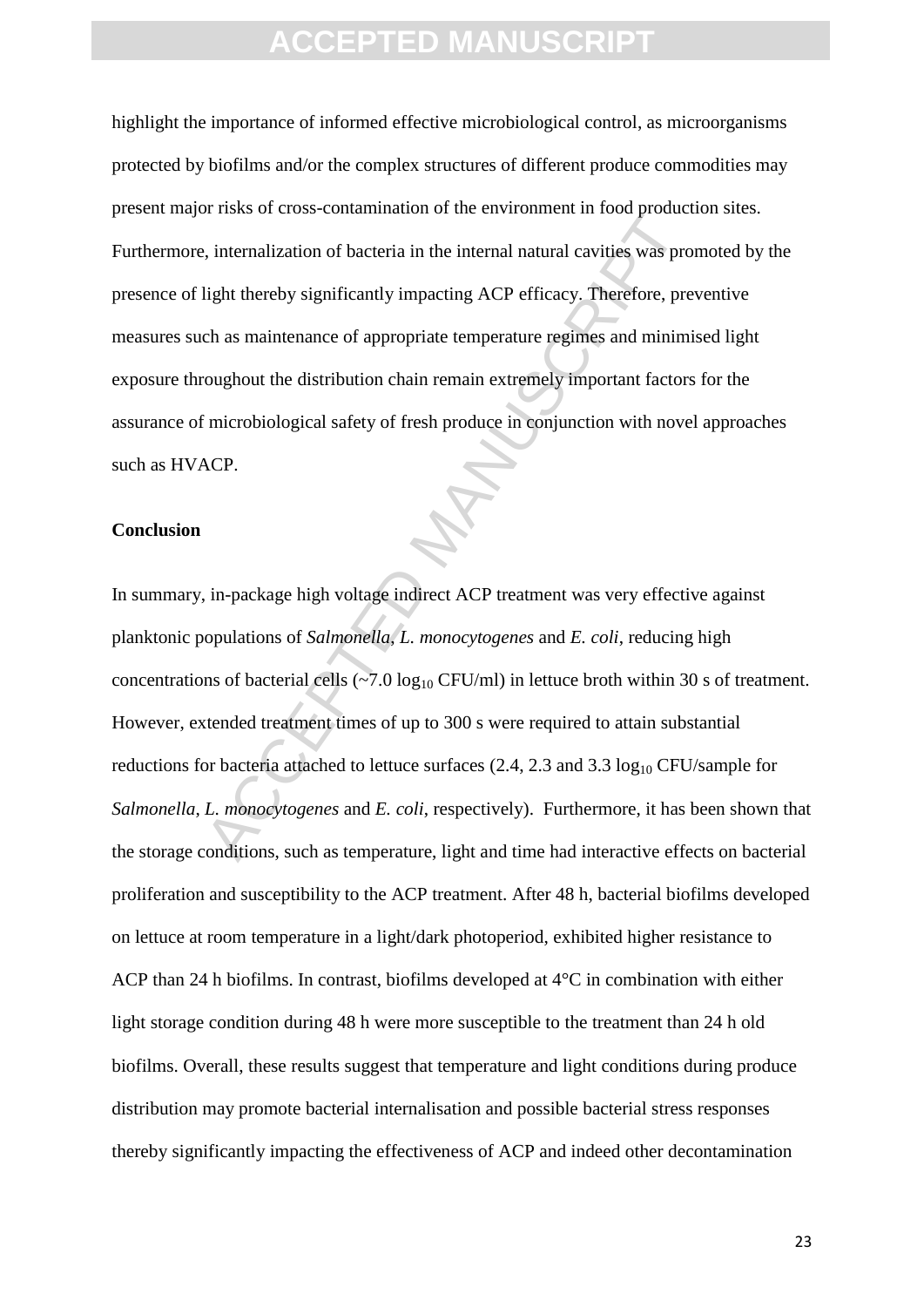treatments. However, further research is needed, which will focus on the effects of pretreatment storage conditions in order to understand bacterial behaviour, adaptation to stress, development of cross protection and the corresponding response to ACP treatment in order to further optimise plasma treatment parameters for the consistent inactivation of pathogens on or in produce where enhanced produce quality characteristics are also attained.

#### **Acknowledgements**

The research leading to these results has received funding from the European Community´s Seventh Framework Program (FP7/2207-2013) under grant agreement number 285820.

#### **References**

inise plasma treatment parameters for the consistent inactivation of<br>e where enhanced produce quality characteristics are also attained<br>**gements**<br>heading to these results has received funding from the European<br>mework Progr Abadias, M., Usall, J., Anguera, M., Solsona, C., Viñas, I., 2008. Microbiological quality of fresh, minimally-processed fruit and vegetables, and sprouts from retail establishments. International Journal of Food Microbiology 123, 121-129.

Al-Nabulsi, A.A., Osaili, T.M., Shaker, R.R., A.N. Olaimat., Jaradat, Z.W., Elabedeen, N.A.Z., Holley, R.A. 2015. Effects of osmotic pressure, acid, or cold stresses on antibiotic susceptibility of Listeria monocytogenes. Food Microbiology 46, 154 – 160.

Alkawareek, M.Y., Algwari, Q.T., Graham, B., Gorman, S., O'Connell, D., Gilmore, B., 2012a. Application of atmospheric pressure nonthermal plasma for the in vitro eradication of bacterial biofilms. FEMS Immunology and Medical Microbiology 65, 381–384.

Alkawareek, M.Y., Algwari, Q.T., Laverty, G., Gorman, S.P., Graham, W.G., O'Connell, D., Gilmore, B.F., 2012b. Eradication of *Pseudomonas aeruginosa* biofilms by atmospheric pressure non-thermal plasma. PLoS ONE 7(8): e44289. doi:10.1371/journal.pone.0044289.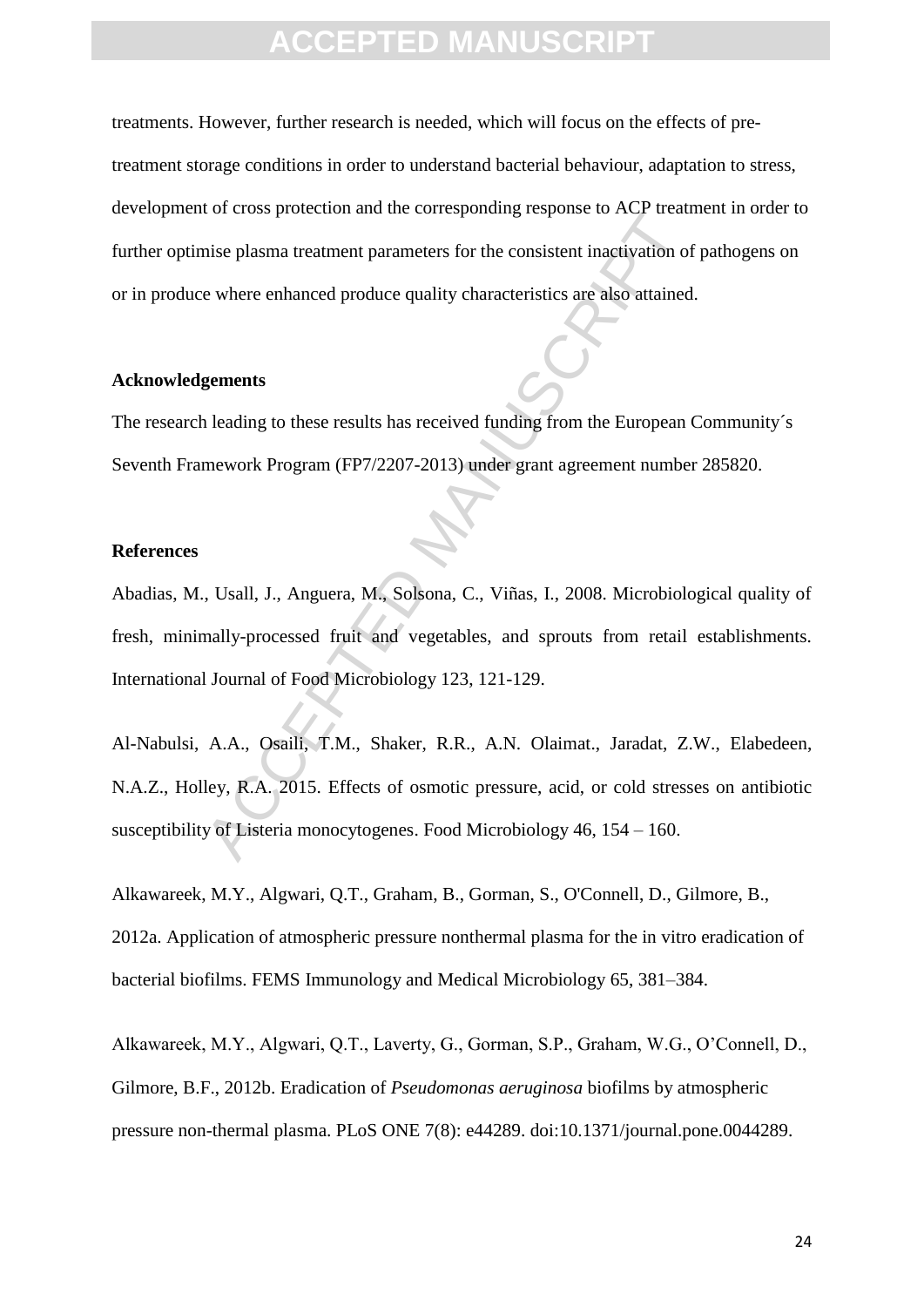Baier, M., Görgen, M., Ehlbeck, J., Knorr D., Herppich, W.B., Schlüter, O., 2014. Nonthermal atmospheric pressure plasma: Screening for gentle process conditions and antibacterial efficiency on perishable fresh produce. Innovative Food Science and Emerging Technologies 22, 147–157.

Barria, C., Malecki, M., Arraiano, C.M., 2013. Bacterial adaptation to cold. Microbiology 159, 2437–2443.

Sensitive Total product. Internative Food science<br>Sensitive Food science<br>Sensitive Food science<br>Adalecki, M., Arraiano, C.M., 2013. Bacterial adaptation to cold. M<br>A443.<br>2004. Adaptation of microorganisms to cold temperatu Beales, N., 2004. Adaptation of microorganisms to cold temperatures, weak acid preservatives, low pH, and osmotic stress: A review. Comprehensive review in food science and food safety 3,  $1 - 20$ .

Belessi, C.E.A., Gounadaki, A.S, Psomas, A.N., Skandamis, P.N., 2011. Efficiency of different sanitation methods on *Listeria monocytogenes* biofilms formed under various environmental conditions. International Journal of Food Microbiology 145, S46-S52.

Bett-Garber, K.L., Greene, J.L., Lamikanra, O., Ingram, D.A., Watson, M.A., 2011. Effect of storage temperature variations on sensory quality of fresh-cut cantaloupe melon. Journal of Food Quality 34, 19–29.

Buck, J. W., Walcott, R.R., Beuchat, L. R., 2003. Recent trends in microbiological safety of fruits and vegetables. Plant Health Progress, doi:10.1094/PHP-2003-0121-01-RV. Available at http://www.apsnet.org/ [Accessed on 12 November 2014].

Deering, A.J., Mauer, L.J., Pruitt, R.E., 2012. Internalization of *E. coli* O157:H7 and *Salmonella* spp. in plants: A review. Food Research International 45, 567–575.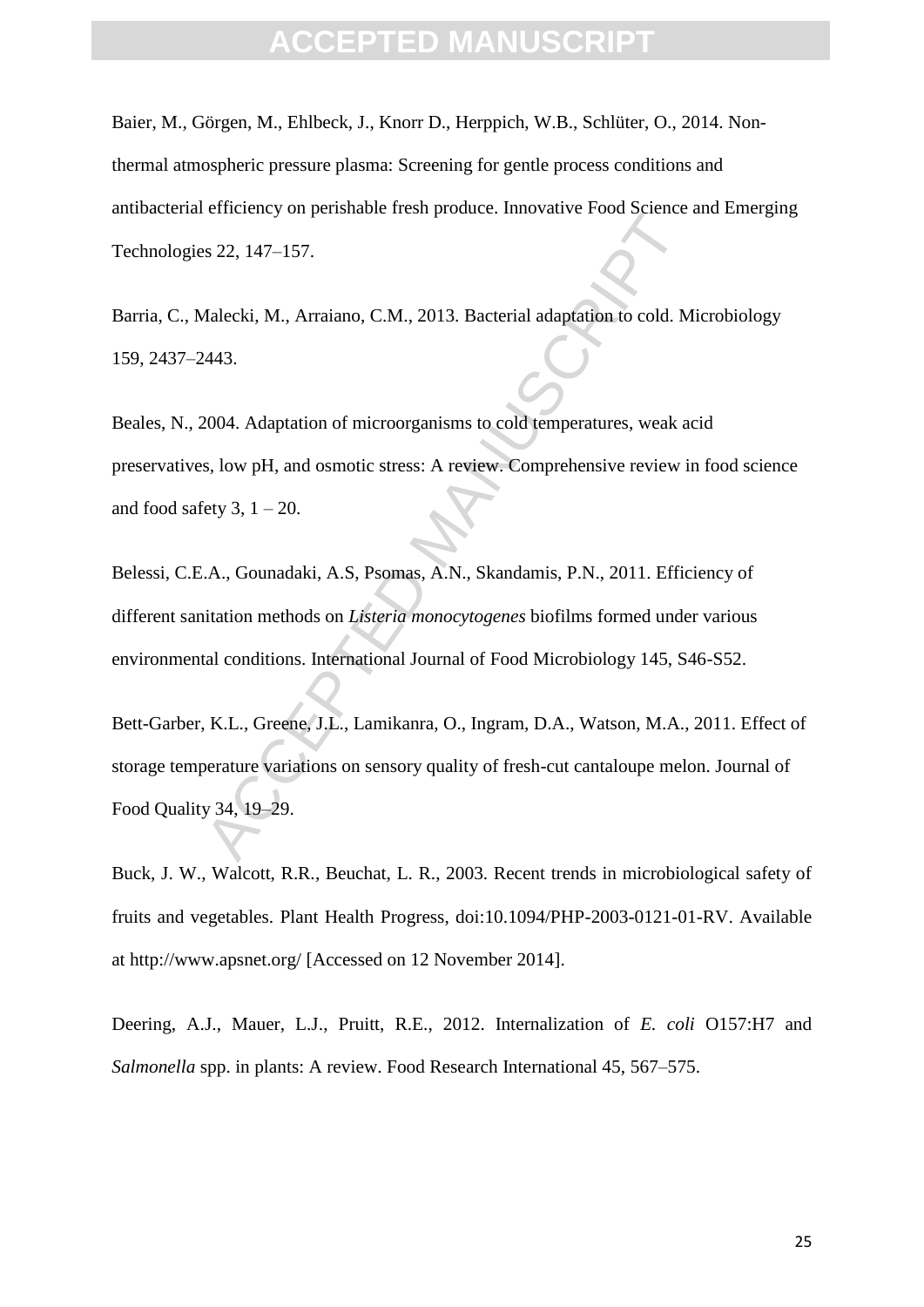Delaquis, P., Bach, S., 2012. Resistance and sublethal damage. Produce contamination. In: Gomez-Lopez, V. M. (Ed.), Decontamination of Fresh and Minimally Processed Produce. Wiley-Blackwell Publishing, USA, pp. 77 - 89.

Fernandez, A., Noriega, E., Thompson, A., 2013. Inactivation of *Salmonella enterica* serovar Typhimurium on fresh produce by cold atmospheric gas plasma technology. Food Microbiology 33,  $24 - 9$ .

A., Noriega, E., Thompson, A., 2013. Inactivation of *Salmonella*<br>m on fresh produce by cold atmospheric gas plasma tec<br>y 33, 24 – 9.<br>M.J. Jr., Vaze, N., Gangoli, S., Vasilets, V.N., Gutsol, A.F., Mi<br>m., Murasko, D.M, Frid Gallagher, M.J. Jr., Vaze, N., Gangoli, S., Vasilets, V.N., Gutsol, A.F., Milovanova, T.N., Anandan, S., Murasko, D.M, Fridman A.A., 2007. Rapid inactivation of airborne bacteria using atmospheric pressure dielectric barrier grating gischarge. IEEE Transactions on plasma science 35, 1501 – 1510.

Giaouris, E., Heir, E., Hébraud, M., Chorianopoulos, N., Langsrud, S., Møretrø, T., Habimana, O., Desvaux, M., Renier, S., Nychas, G.-J., 2014. Attachment and biofilm formation by foodborne bacteria in meat processing environments: Causes, implications, role of bacterial interactions and control by alternative novel methods. Meat Science 97, 298–309.

Gil, M.I., Allende, A., 2012. Minimal processing. Produce contamination. In: Gomez-Lopez, V. M. (Ed.), Decontamination of Fresh and Minimally Processed Produce, Wiley-Blackwell Publishing, USA, pp. 105 - 116.

Golberg, D., Kroupitski, Y., Belausov, E., Pinto, R., Sela, S., 2011. *Salmonella* Typhimurium internalization is variable in leafy vegetables and fresh herbs. International Journal of Food Microbiology 145, 250–257.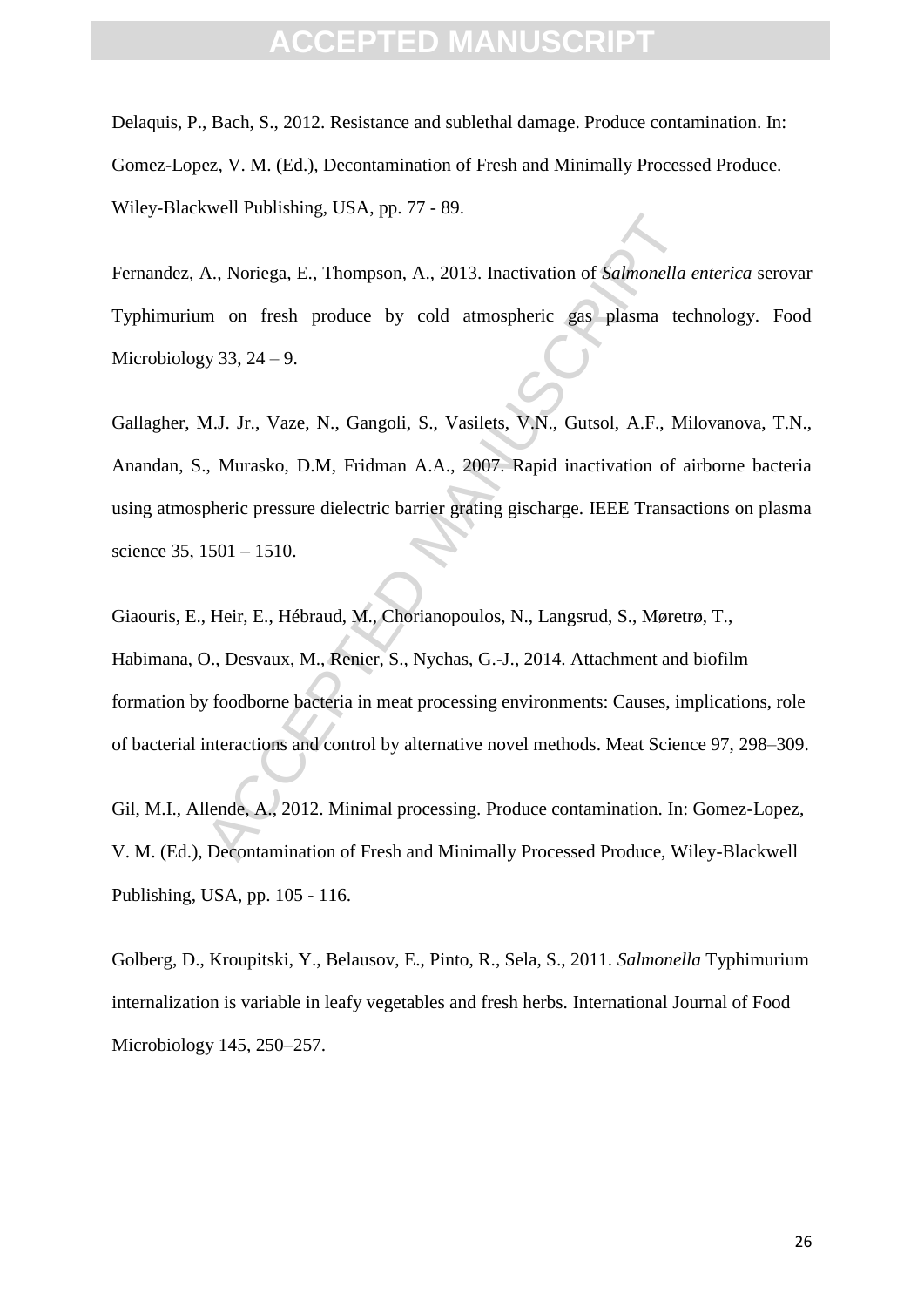### FPTED MANI

Gomez-Lopez, V.M., Marin, A., Allende, A., Beuchat, L., Gill, M.I., 2013. Postharvest handling conditions affect internalization of Salmonella in baby spinach during washing. Journal of Food protection 76, 1145 – 1151.

allos-Cevallos, J.M., Vallad, G.E., van Bruggen, A.H.C, 2013a. O<br>allos-Cevallos, J.M., Vallad, G.E., van Bruggen, A.H.C, 2013a. O<br>allos-Cevallos, J.M., van Bruggen, A.H.C, 2013b. Ingress of Salm<br>allos-Cevallos, J.M., van B Gu, G., Cevallos-Cevallos, J.M., Vallad, G.E., van Bruggen, A.H.C, 2013a. Organically managed soils reduce internal colonization of tomato plants by Salmonella enterica serovar Typhimurium. Phytopathology 103, 381 – 388.

Gu, G., Cevallos-Cevallos, J.M., van Bruggen, A.H.C, 2013b. Ingress of Salmonella enterica Typhimurium into tomato leaves through hydathodes. PLoS ONE 8(1): e53470. doi:10.1371/journal.pone.0053470.

Han, L., Patil, S., Keener, K., Cullen, P. J., Bourke, P., 2014. Bacterial inactivation by High Voltage Atmospheric Cold Plasma: Influence of process parameters and effects on cell leakage and DNA. Journal of Applied Microbiology 116, 784–794.

Heard, G.M., 2002. Microbiology of fresh-cut produce. In: Lamikanra, O. (Ed.), Fresh-Cut Fruits and Vegetables. Science, Technology and Market. pp. 287 – 348.

Jahid, I.K., Han, N., Ha, S.-D., 2014a. Inactivation kinetics of cold oxygen plasma depend on incubation conditions of Aeromonas hydrophila biofilm on lettuce. Food Research International 55, 181–189.

Jahid, I.K., Han, N., Zhang, C.-Y., Ha, S.-D., 2015. Mixed culture biofilms of Salmonella Typhimurium and cultivable indigenous microorganisms on lettuce show enhanced resistance of their sessile cells to cold oxygen plasma. Food Microbiology 46, 383 – 394.

Jahid, I.K., Han, N.R., Srey, S., Ha, S.-D., 2014b. Competitive interactions inside mixedculture biofilms of Salmonella Typhimurium and cultivable indigenous microorganisms on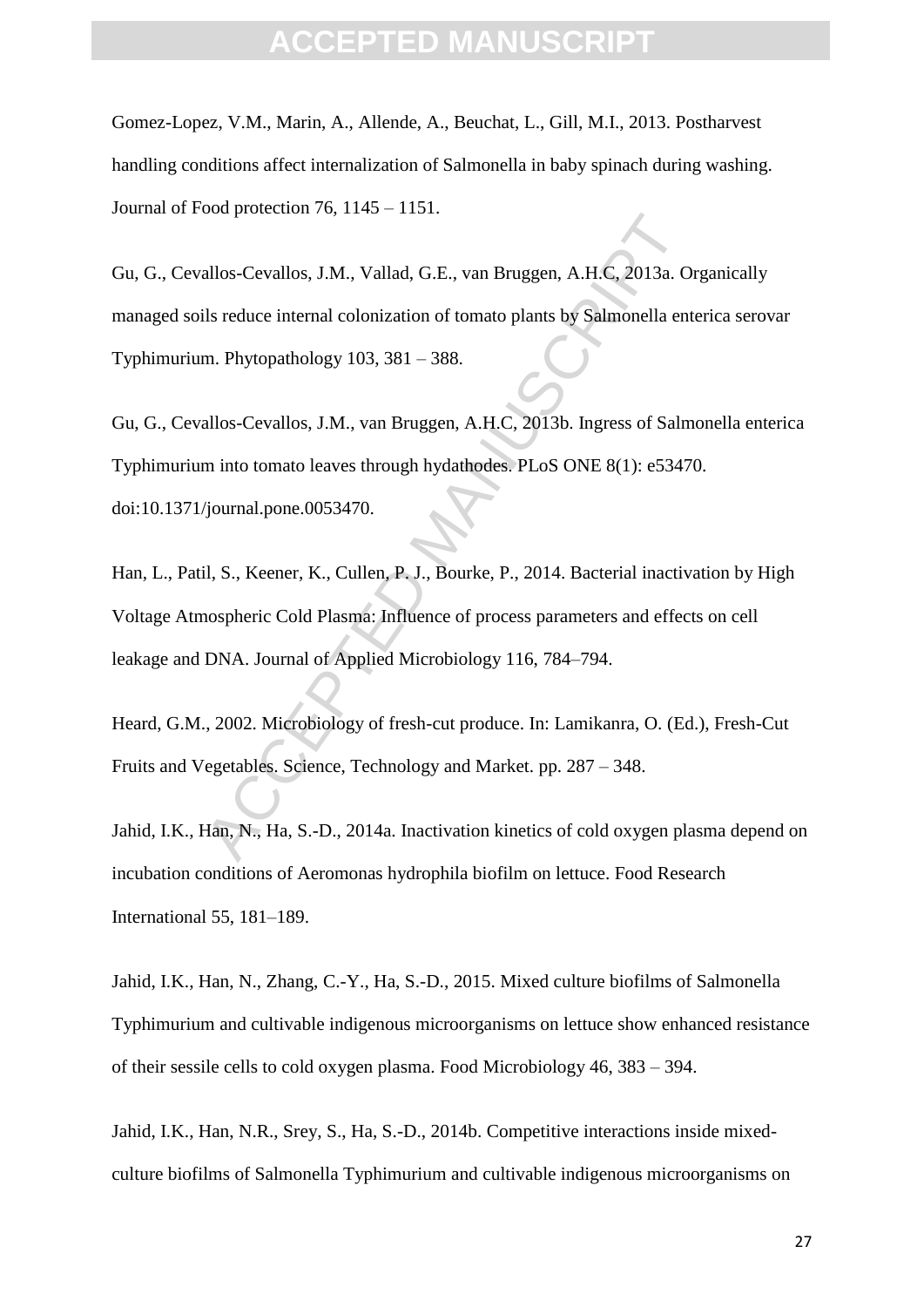### **CEPTED MANU**

lettuce enhance microbial resistance of their sessile cells to ultraviolet C (UV-C) irradiation. Food Research International 55, 445–454.

Cooper, M., Yost, A., Paff, M., Ercan, U. K., Fridman, G., Fridm, Brooks, A. D., 2011. Nonthermal dielectric-barrier discharge pla<br>involves oxidative DNA damage and membrane lipid peroxidatio<br>coli. Antimicrobial Agents and Joshi, S. G., Cooper, M., Yost, A., Paff, M., Ercan, U. K., Fridman, G., Fridman, G., Fridman, A., Brooks, A. D., 2011. Nonthermal dielectric-barrier discharge plasma-induced inactivation involves oxidative DNA damage and membrane lipid peroxidation in *Escherichia coli*. Antimicrobial Agents and Chemotherapy 55, 1053 – 1062.

Kim, S.-H., Wei C., 2012. Biofilms. In: Gomez-Lopez, V. M. (Ed.), Decontamination of Fresh and Minimally Processed Produce, Wiley-Blackwell Publishing, USA, pp. 59-71.

Koseki, S., Isobe, S., 2005. Growth of Listeria monocytogenes on iceberg lettuce and solid media. International Journal of Food Microbiology 101, 217–225.

Kroupitski, Y., Golberg, d., Belausov, E., Pinto, R., Swartzberg, D., Granot, D., Sela, S., 2009. Internalization of *Salmonella enterica* in leaves is induced by light and involves chemotaxis and penetration through open stomata. Applied and Environmental Microbiology 75, 6076–6086.

Kvam, E., Davis, B., Mondello, F., Garner, A.L., 2012. Nonthermal atmospheric plasma rapidly disinfects multidrug-resistant microbes by inducing cell surface damage. Antimicrobial Agents and Chemotherapy 57*,* 2028–2036.

Lacombe, A., Niemira, B.A., Gurtler, G.B., Fan, X., Sites, J., Boyd, G., Chen, H., 2015. Atmospheric cold plasma inactivation of aerobic microorganisms on blueberries and effects on quality attributes. Food Microbiology 46, 479–484.

Lehto, M., Kuisma, R., Määttä, J., Kymäläinenb, H-R., Mäki, M., 2011. Hygienic level and surface contamination in fresh-cut vegetable production plants. Food Control 22, 469–475.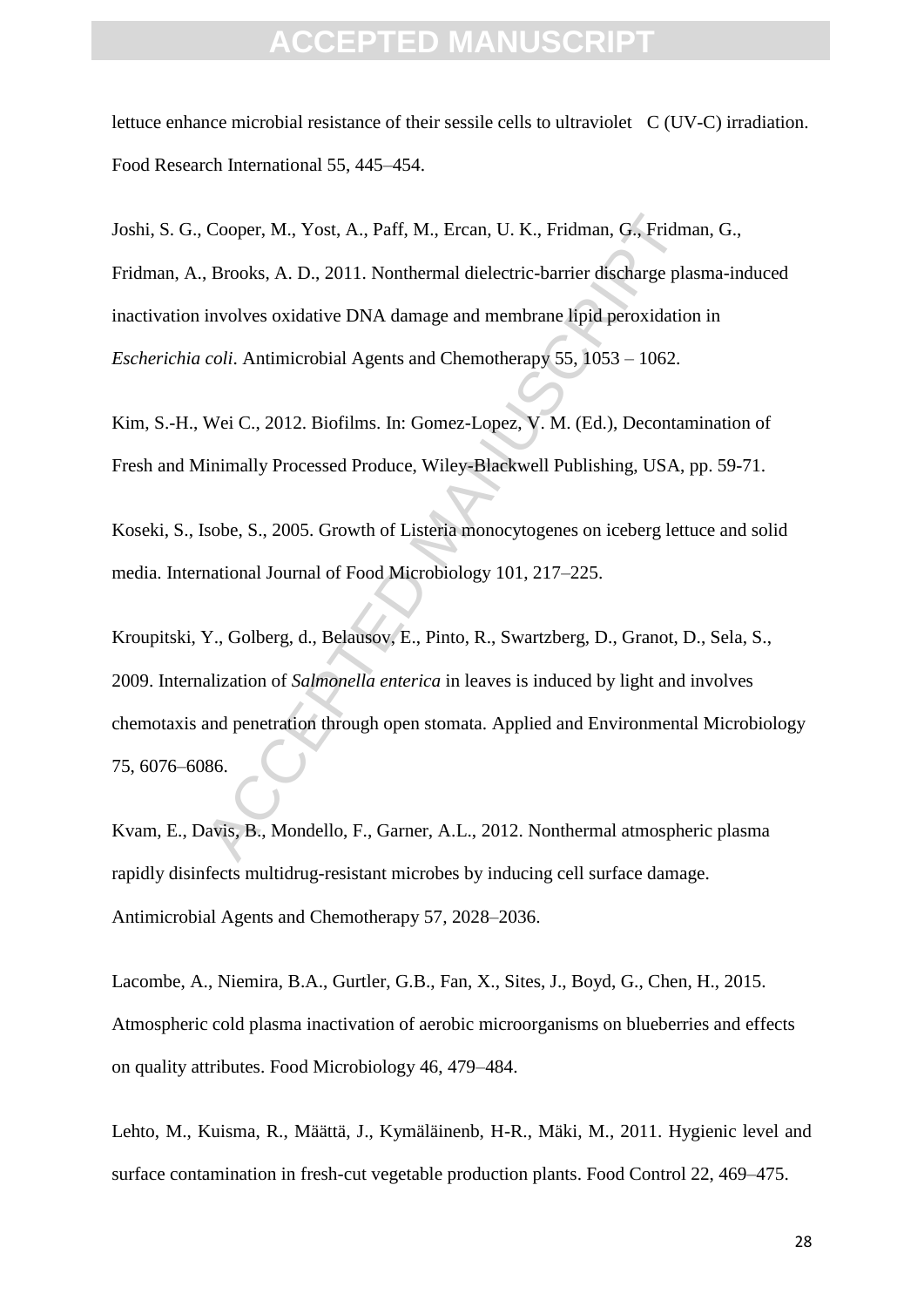### **CEPTED MANU**

Mahmoud, B.S.M., 2010. The effects of X-ray radiation on *Escherichia coli* O157:H7, *Listeria monocytogenes*, *Salmonella* enterica and *Shigella flexneri* inoculated on whole Roma tomatoes. Food Microbiology 27, 1057-1063.

Maisch, T., Shimizu, T., Isbary, G., Heinlin, J., Karrer, S., Klämpfl, T.G., Li, Y.F., Morfill, G., Zimmermann, J.L., 2012. Contact-free inactivation of *Candida albicans* biofilms by cold atmospheric air plasma. Applied and Environmental Microbiology 78, 4242–4247.

Martinez-Sanchez, A., Tudela, J.A., Luna, C., Allende, A., Gil, M.I., 2011. Low oxygen levels and light exposure affect quality of fresh-cut Romaine lettuce. Postharvest Biology and Technology 59, 34–42.

Misra, N.N., Patil, S., Moiseev, T., Bourke, P., Mosnier, J.P., Keener, K.M., Cullen, P.J., 2014. In-package atmospheric pressure cold plasma treatment of strawberries. Journal of Food Engineering 125, 131–138.

Shimizu, T., Isbary, G., Heinlin, J., Karrer, S., Klämpfl, T.G., Li, Thann, J.L., 2012. Contact-free inactivation of *Candida abicans* bi air plasma. Applied and Environmental Microbiology 78, 4242–4 mchez, A., Tudela, J.A Moiseev, T., Misra, N., Patil, S., Cullen, P., Bourke, P., Keener, K., Mosnier, J.-P., 2014. Post-discharge gas composition of a large-gap DBD in humid air by UV-Vis absorption spectroscopy. Plasma Sources Science and Technology 23, 1-13.

Moreau, M., Orange, N., Feuilloley, M. G. J., 2008. Non-thermal plasma technologies: New tools for bio-decontamination. Biotechnology Advances 26, 610-617.

O'Beirne, D., Gleeson, E., Auty, M., Jordan, K., 2014. Effects of processing and storage variables on penetration and survival of Escherichia coli O157:H7 in fresh-cut packaged carrots. Food Control  $40, 71 - 77$ .

Olaimat, A.N., Holley R.A., 2012. Factors influencing the microbial safety of fresh produce: A review. Food Microbiology 32, 1 – 19.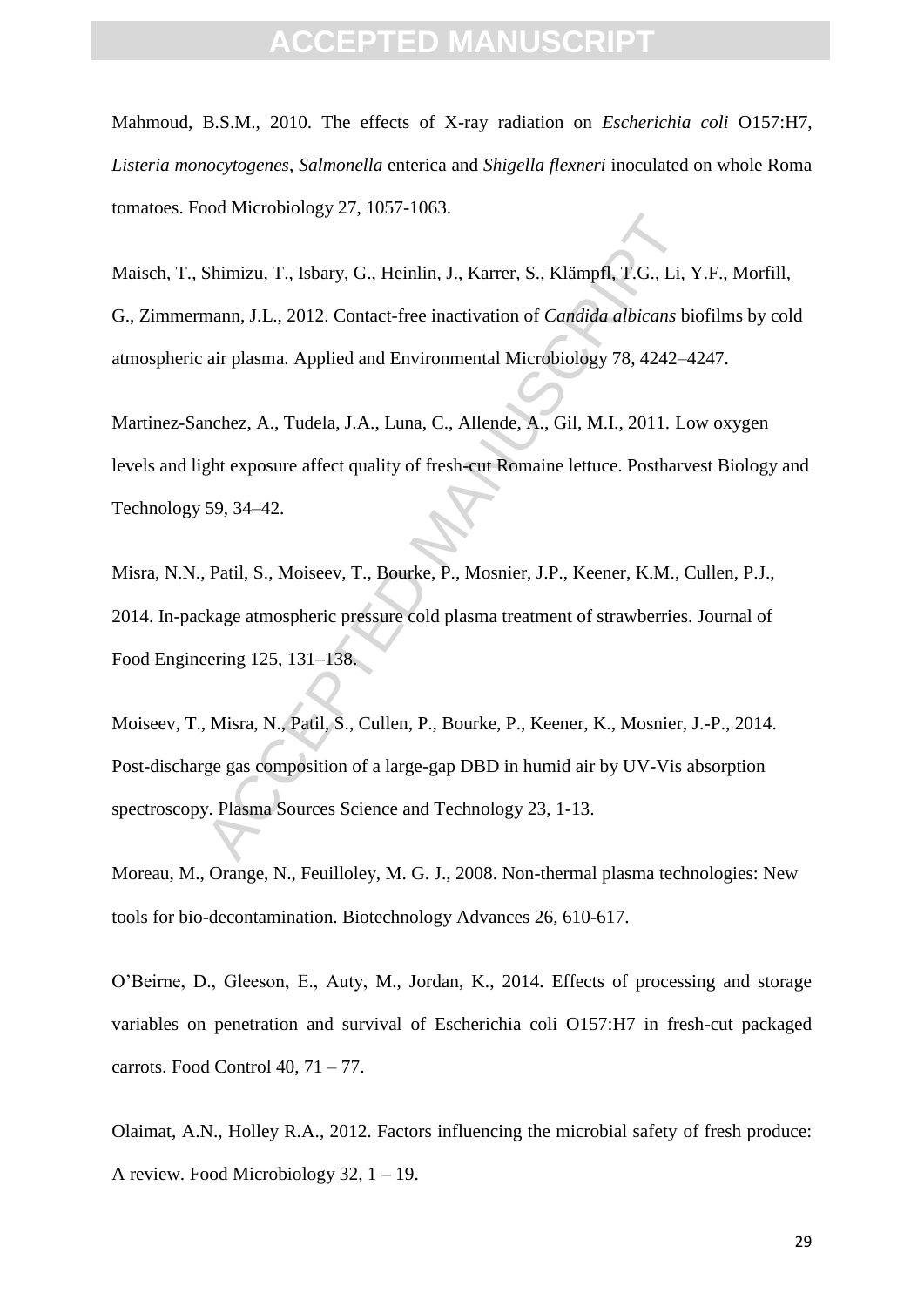Olmez, H., Temur, S.D., 2010. Effects of different sanitizing treatments on biofilms and attachment of *Escherichia coli* and *Listeria monocytogenes* on green leaf lettuce. LWT - Food Science and Technology 43, 964–970.

Pei, X., Lu, X., Liu, J., Liu, D., Yang, Y., Ostrikov, K., Chu, P.K., Pan, Y., 2012. Inactivation of a 25.5 μm *Enterococcus faecalis* biofilm by a room-temperature, batteryoperated, handheld air plasma jet. Journal of Physics D: Applied Physics  $45$ ,  $165205$ ,  $1 - 5$ .

and Feedmology 15, 501 576.<br>
A. X., Liu, J., Liu, D., Yang, Y., Ostrikov, K., Chu, P.K.,<br>
of a 25.5 µm *Enterococcus faecalis* biofilm by a room-temperable dair plasma jet. Journal of Physics D: Applied Physics 45,<br>
100, Y Shen, C., Luo, Y., Nou, X., Bauchan, G., Zhou, B., Wang, Q., Millner, P., 2012. Enhanced inactivation of *Salmonella* and *Pseudomonas* biofilms on stainless steel by use of T-128, a fresh-produce washing aid, in chlorinated wash solutions. Applied and Environmental Microbiology 78, 6789–6798.

Shen, Y., Stojicic, S., Haapasalo, M., 2011. Antimicrobial efficacy of chlorhexidine against bacteria in biofilms at different stages of development. Journal of Endodontics 37, 657–661.

Shintani, H., Sakudo, A., Burke, P., McDonnell, G., 2010. Gas plasma sterilization of microorganisms and mechanisms of action (Review). Experimental and Therapeutic Medicine 1, 731-738.

Solomon, E.B., Sharma, M., 2009. Microbial attachment and limitations of decontamination methodologies. In: Sapers, G.M., Solomon, E.B., Matthews, K.R. (Ed.), The produce contamination problem: Causes and solutions. Elsevier Inc., USA, pp.  $21 - 45$ .

Srey, S., Park, S.Y., Jahid, I.K., Ha, S-D. (2014). Reduction effect of the selected chemical and physical treatments to reduce *L. monocytogenes* biofilms formed on lettuce and cabbage. Food Research International 62, 484–491.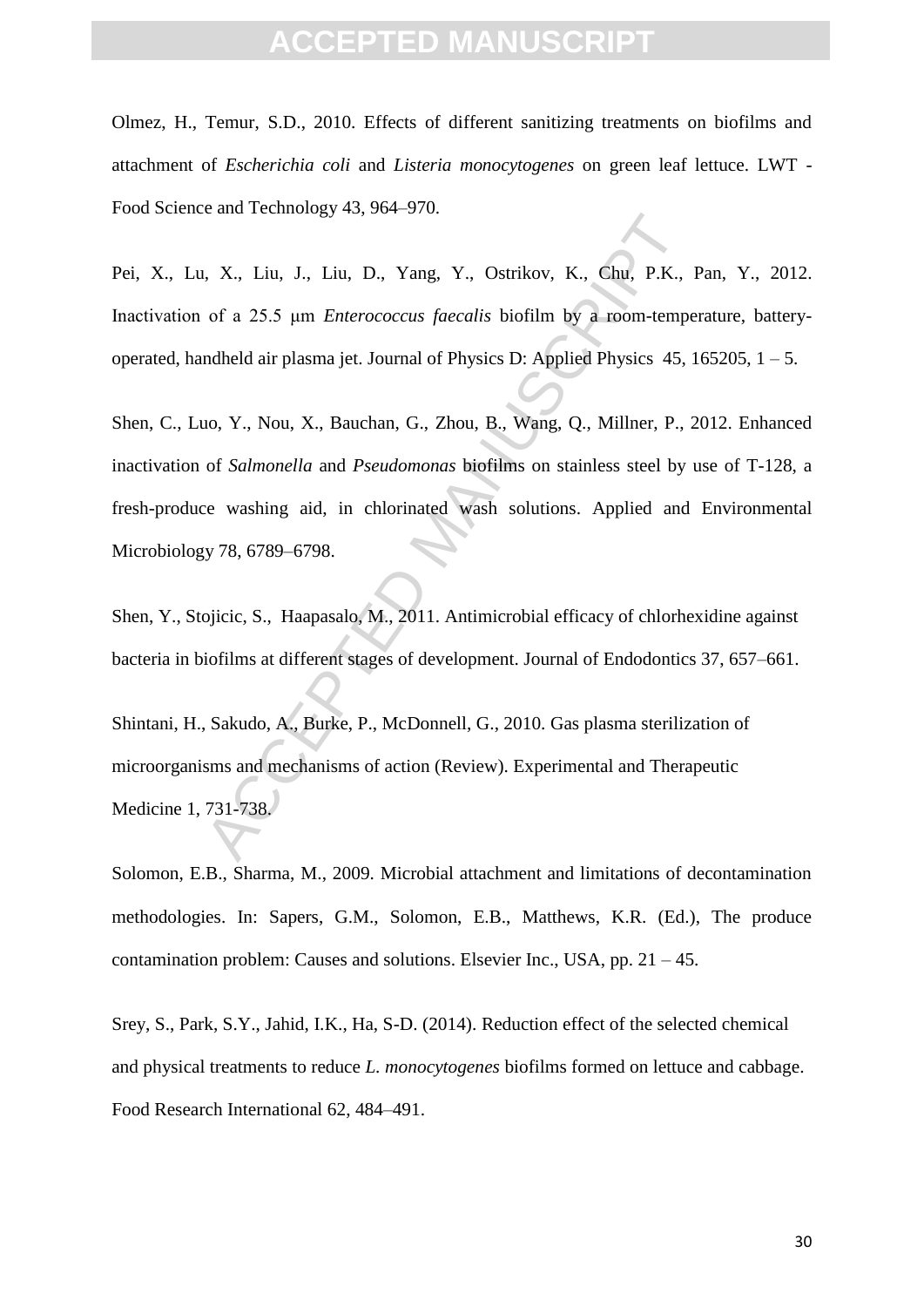Stoffels, E., Sakiyama, Y., Graves, D.B., 2008. Cold atmospheric plasma: charged species and their interactions with cells and tissues. IEEE Transactions on plasma science 36, 1441 – 1457.

S., Sun, P., Wu, H., Zhu, W., Liu, W., Zhang, J., Fang, J., Li, R.,<br>of *Candida* biofilms by non-thermal plasma and its enhancement<br>ifungal drugs. PLoS ONE 7(7): e40629. doi:10.1371/journal.pone<br>.., Hassan, A.N., Frank, J. Sun, Y., Yu, S., Sun, P., Wu, H., Zhu, W., Liu, W., Zhang, J., Fang, J., Li, R., 2012. Inactivation of *Candida* biofilms by non-thermal plasma and its enhancement for fungistatic effect of antifungal drugs. PLoS ONE 7(7): e40629. doi:10.1371/journal.pone.004062

Takeuchi, K., Hassan, A.N., Frank, J.F., 2001. Penetration of *Escherichia coli* O157:H7 into lettuce as influenced by modified atmosphere and packaging. Journal of Food Protection 11, 1820-1824.

Traba, C., Chen, L., Liang, J.F., 2013. Low power gas discharge plasma mediated inactivation and removal of biofilms formed on biomaterials. Current Applied Physics 13, S12–S18.

Traba, C., Liang, J.F., 2011. Susceptibility of *Staphylococcus aureus* biofilms to reactive discharge gases. Biofouling 27, 763–772. doi:10.1080/08927014.2011.602188.

Van Boxstael, S., Habib, I., Jacxsens, L., De Vocht, M., Baert, L., Van De Perre, E., Rajkovic, A., Lopez-Galvez, F., Sampers, I., Spanoghe, P., De Meulenaer, B., Uyttendaele, M., 2013. Food safety issues in fresh produce: Bacterial pathogens, viruses and pesticide residues indicated as major concerns by stakeholders in the fresh produce chain. Food Control 32, 190-197.

Warning, A., Datta, A.K., 2013. Interdisciplinary engineering approaches to study how pathogenic bacteria interact with fresh produce. Journal of Food Engineering 114, 426–448.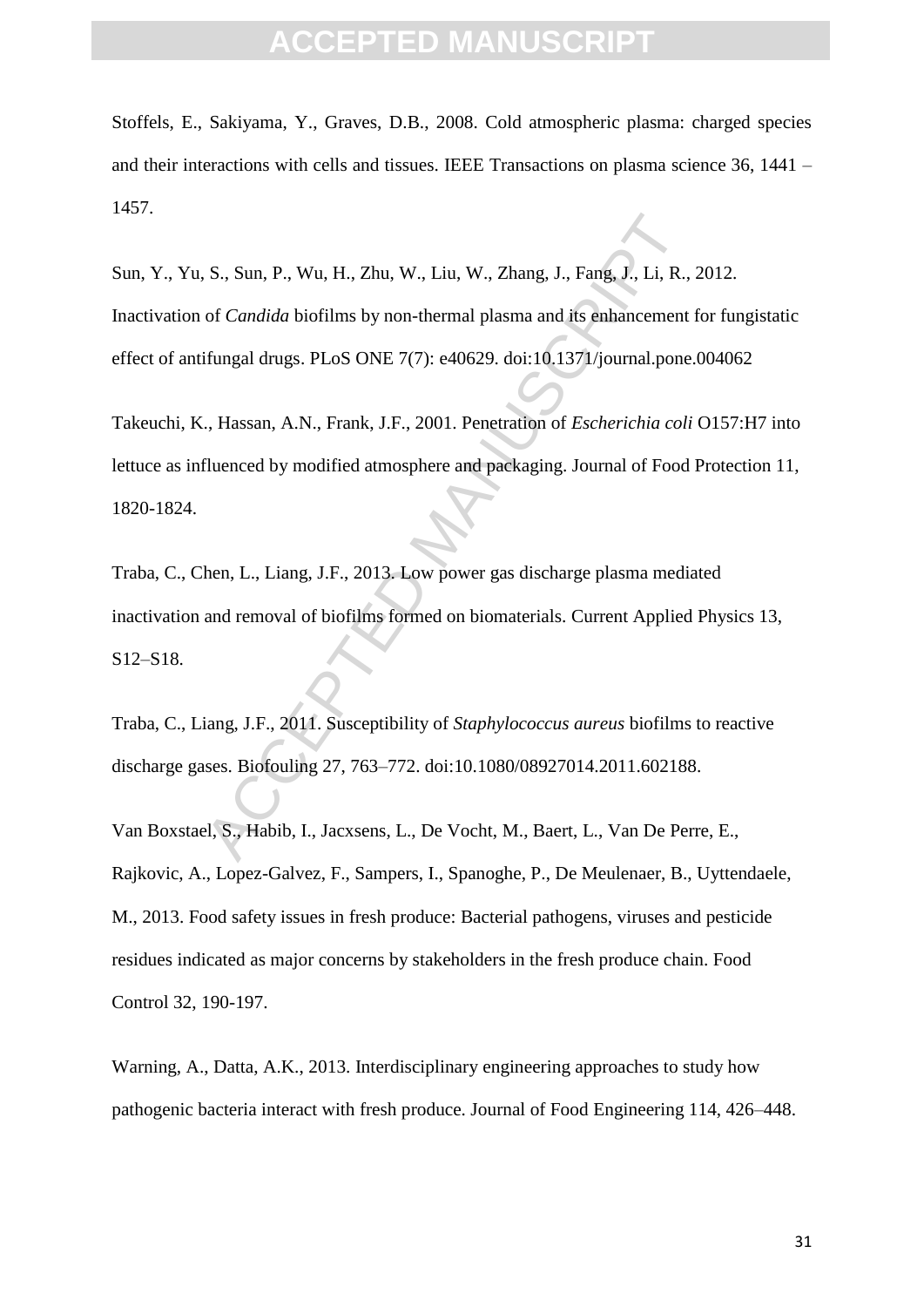### **CEPTED MANUS**

Zhan, L., Hu, J., Li, Y., Pang, L., 2012. Combination of light exposure and low temperature in preserving quality and extending shelf-life of fresh-cut broccoli (Brassica oleracea L.). Postharvest Biology and Technology 72, 76–81.

Ziuzina, D., Patil, S., Cullen, P.J., Keener, K.M., Bourke, P., 2014. Atmospheric cold plasma inactivation of *Escherichia coli*, *Salmonella enterica* serovar Typhimurium and *Listeria monocytogenes* inoculated on fresh produce. Food Microbiology 42, 109–116.

Ziuzina, D., Patil, S., Cullen, P.J., Keener, K.M., Bourke, P., 2013. Atmospheric cold plasma inactivation of *Escherichia coli* in liquid media inside a sealed package. Journal of applied microbiology 114, 778-787.

#### **Figure legends**

Patil, S., Cullen, P.J., Keener, K.M., Bourke, P., 2014. Atmosphe<br>of *Escherichia coli, Salmonella enterica* serovar Typhimurium an<br>*nes* inoculated on fresh produce. Food Microbiology 42, 109–116<br>Patil, S., Cullen, P.J., Fig. 1. Effect of ACP treatment (30 s) and post treatment storage time (24 h at  $4^{\circ}$ C) on *Salmonella* (St), *L. monocytogenes* (Lm) and *E. coli* (Ec) in lettuce broth (3%): ( $\blacksquare$ ) inoculated control and  $(\Box)$  ACP treated samples. ND: not detectable; limit of detection 1.0 log<sub>10</sub> CFU/ml. Vertical bars represent standard deviation.

Fig. 2. Effect of ACP treatment (300 s) and post treatment storage time (24 h at 4°C) on *Salmonella* (St), *L. monocytogenes* (Lm) and *E. coli* (Ec) inoculated on lettuce: ( $\blacksquare$ ) untreated control and  $(\mathbf{N})$  ACP treated samples. Columns with different letters indicate a significant difference between the bacterial levels  $(p<0.05)$ . Vertical bars represent standard deviation.

Fig. 3. Effect of ACP treatment (300 s) and post treatment storage time (24 h at  $4^{\circ}$ C) on *Salmonella* (St), *L. monocytogenes* (Lm) and *E. coli* (Ec) biofilms formed on lettuce at room temperature in light/dark photoperiod:  $(\blacksquare)$  untreated control, ACP treated 24 h  $(\blacksquare)$  and 48 h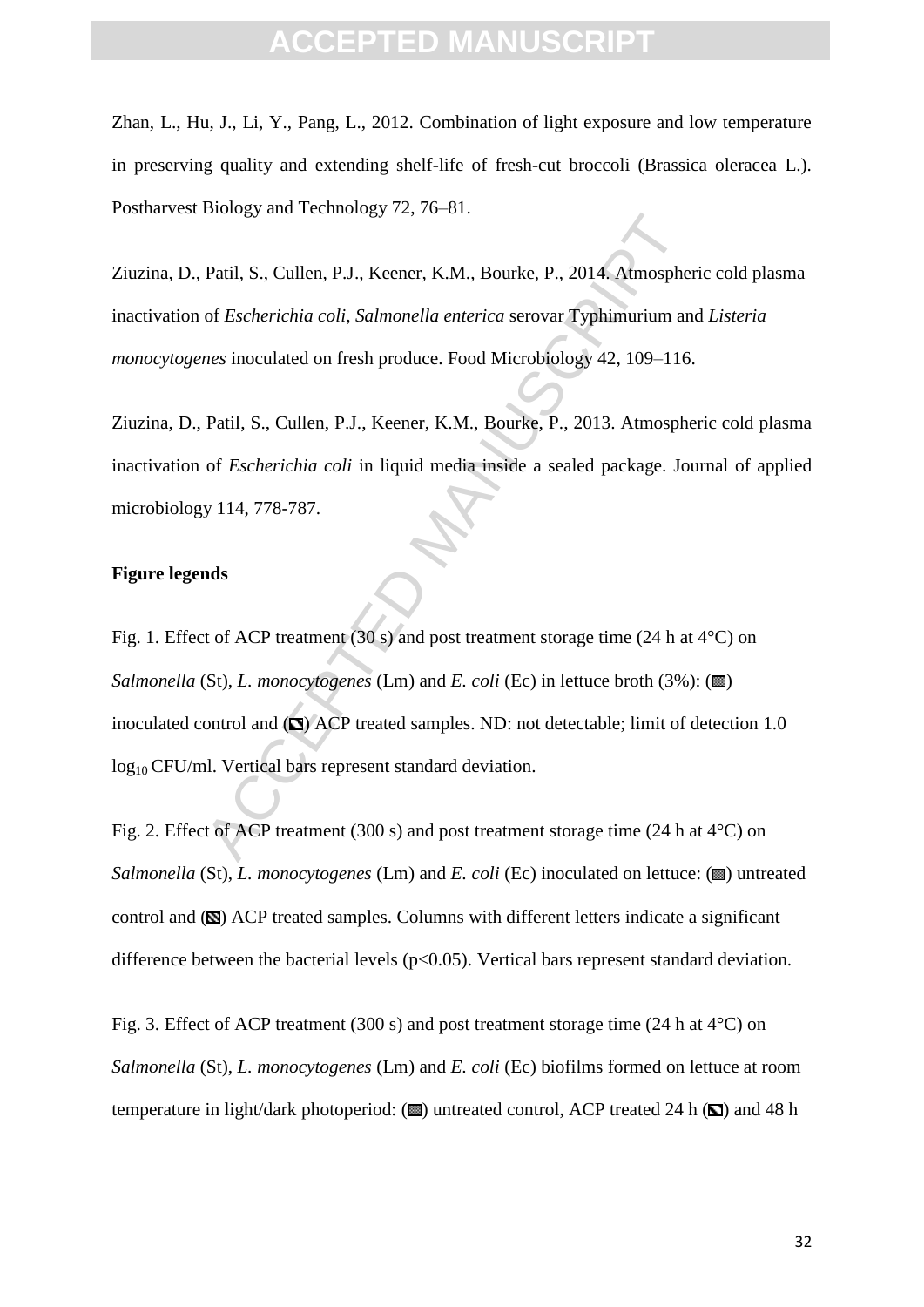(**Z**) biofilms. Columns with different letters indicate a significant difference between the bacterial levels (p<0.05). Vertical bars represent standard deviation.

t of ACP treatment (300 s) and post treatment storage time (24 h a<br>(St), *L. monocytogenes* (Lm) and *E. coli* (Ec) biofilms formed on lotoperiod: ( $\square$ ) untreated control, ACP treated 24 h ( $\square$ ) and 48 h th different le Fig. 4. Effect of ACP treatment (300 s) and post treatment storage time (24 h at 4°C) on *Salmonella* (St), *L. monocytogenes* (Lm) and *E. coli* (Ec) biofilms formed on lettuce at 4°C in light/dark photoperiod: ( $\blacksquare$ ) untreated control, ACP treated 24 h ( $\blacksquare$ ) and 48 h ( $\blacksquare$ ) biofilms. Columns with different letters indicate a significant difference between the bacterial levels (p<0.05). Vertical bars represent standard deviation.

Fig. 5. Effect of ACP treatment (300 s) and post treatment storage time (24 h at 4°C) on *Salmonella* (St), *L. monocytogenes* (Lm) and *E. coli* (Ec) biofilms formed on lettuce at 4°C in dark:  $(\blacksquare)$  untreated control, ACP treated 24 h  $(\blacksquare)$  and 48 h  $(\blacksquare)$  biofilms. Columns with different letters indicate a significant difference between the bacterial levels  $(p<0.05)$ . Vertical bars represent standard deviation.

Fig. 6. CLSM images of *E. coli* XL10 (GFP) 24 h biofilms formed on lettuce at (a) room temperature in light/dark, (b) 4°C in light/dark and (c) 4°C in dark. Arrows indicate localisation of cells.

Fig. 7. SEM images of *Salmonella* 48 h biofilms formed on lettuce at room temperature and light/dark photoperiod: (a) untreated control and (b) ACP treated sample. Black arrows indicate intact bacterial cells and red arrows indicate cell debris.

Fig. 8. Concentration of ROS generated after 30 s of indirect ACP treatment inside *Listeria* (Lm) and *E. coli* (Ec) cells suspended in PBS  $(\blacksquare)$  and lettuce broth 3%  $(\blacksquare)$ . Vertical bars represent standard deviation.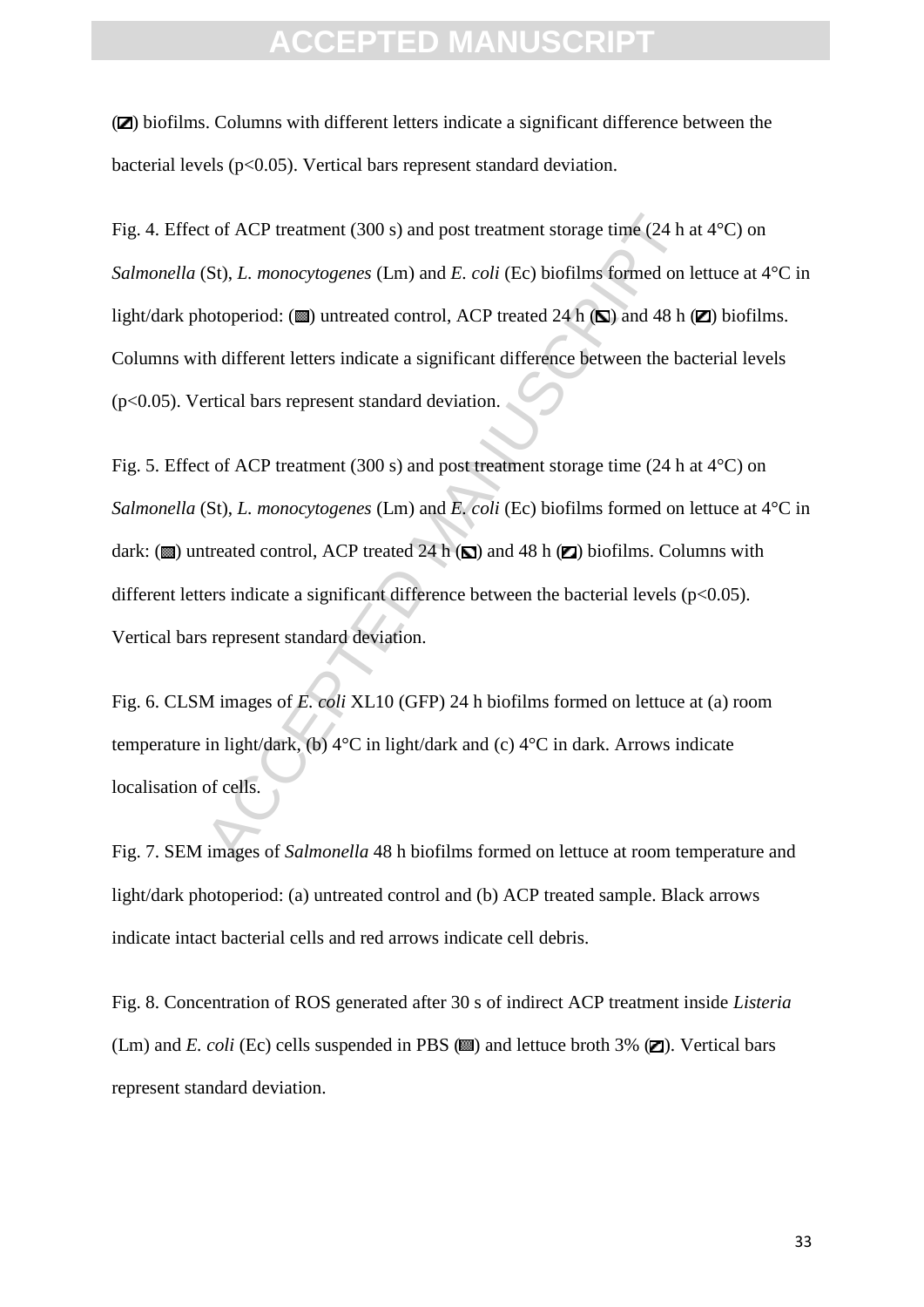### **Figures**

**Figure 1:**

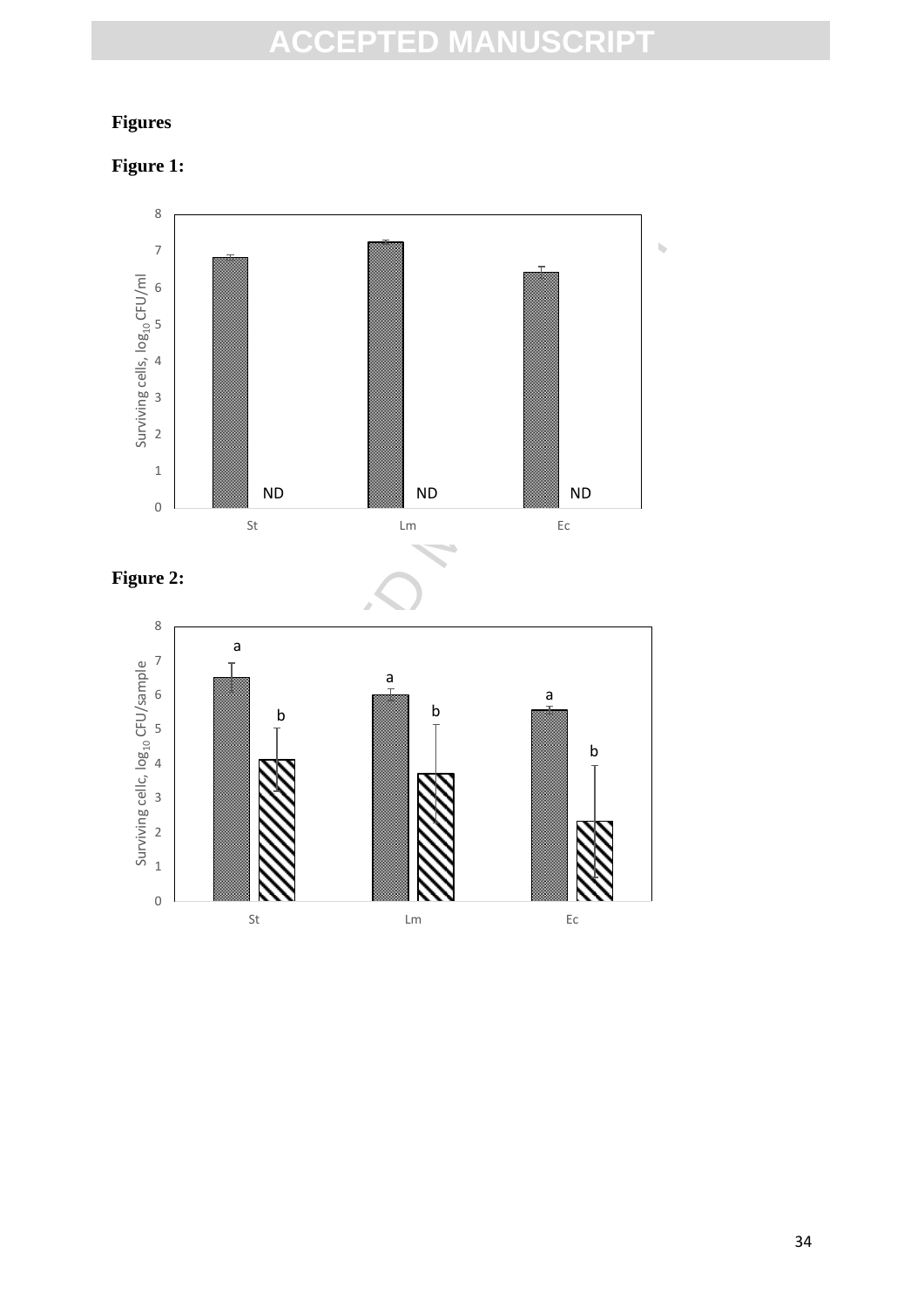**Figure 3:**

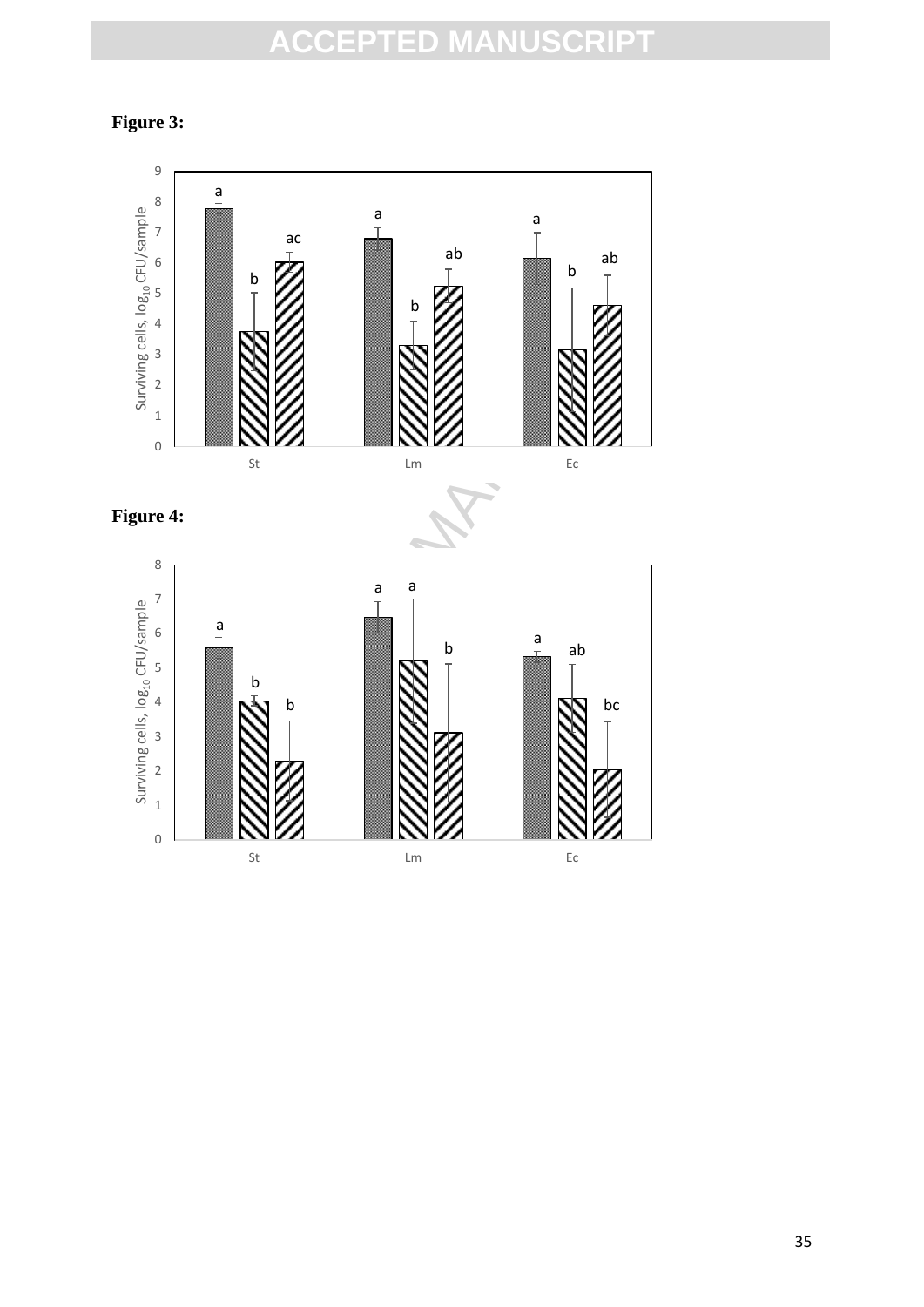### **Figure 5:**



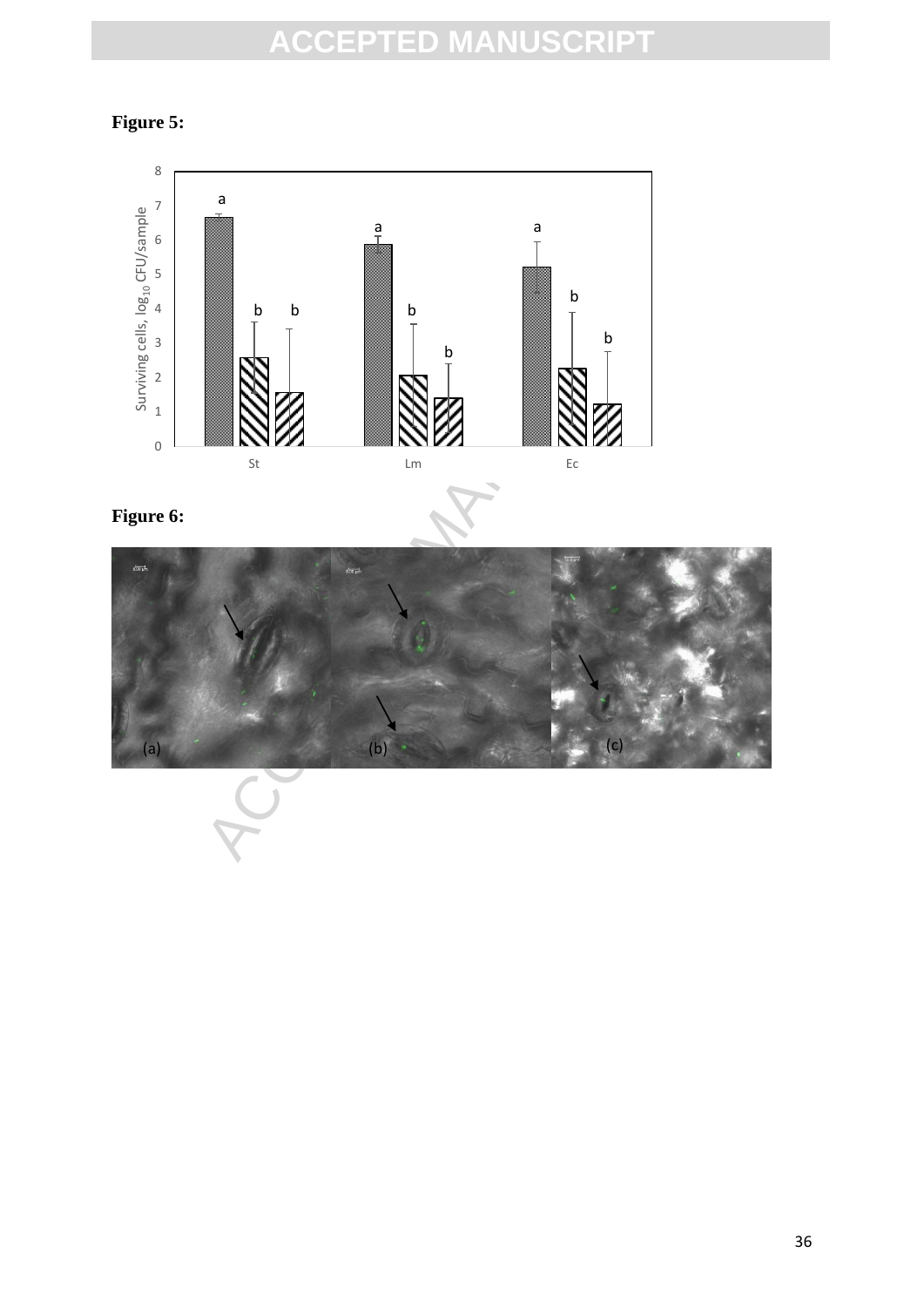### **Figure 7:**



### **Figure 8:**